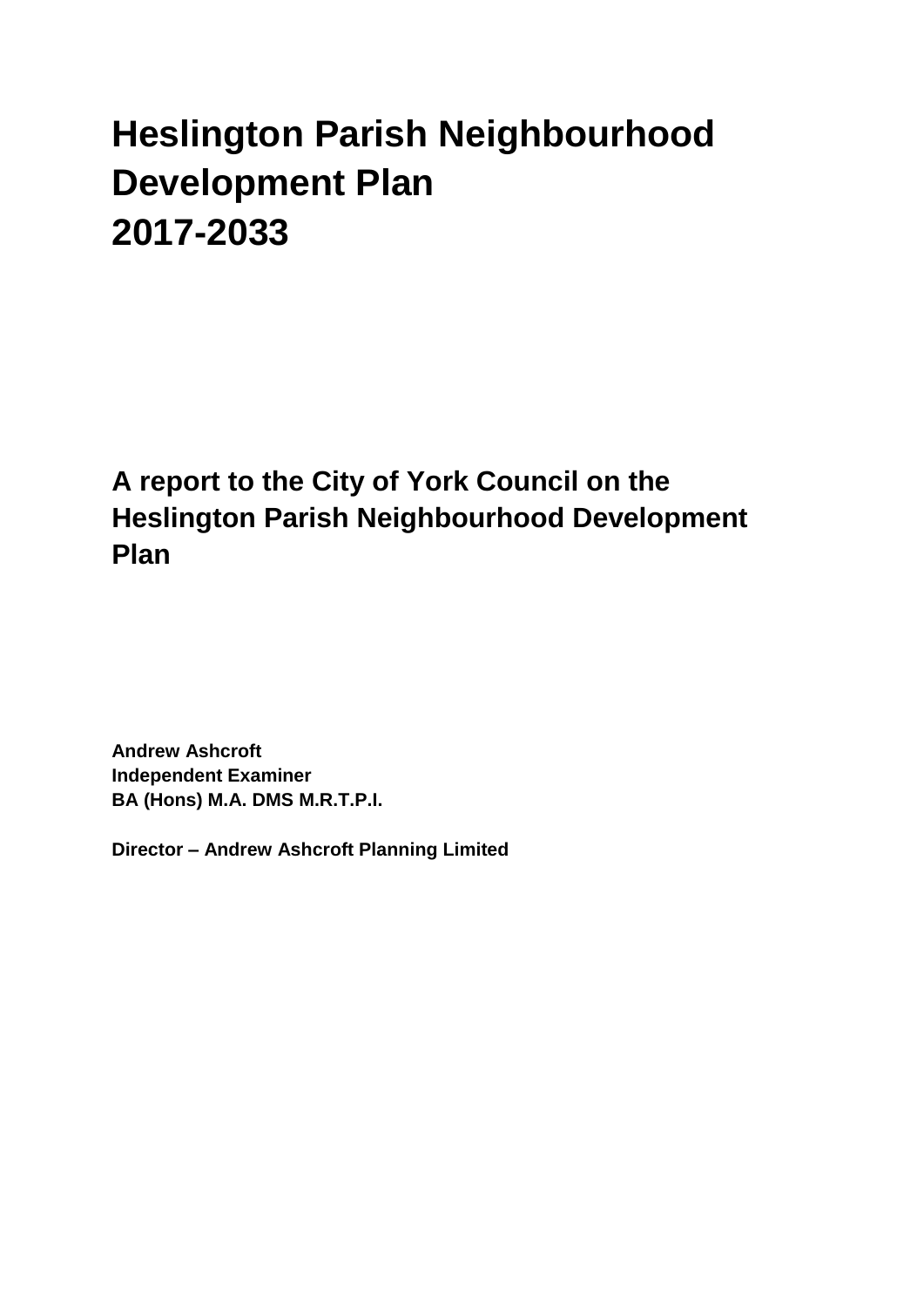# **Executive Summary**

- 1 I was appointed by the City of York Council in November 2019 to carry out the independent examination of the Heslington Parish Neighbourhood Development Plan.
- 2 The examination was undertaken by written representations. I visited the neighbourhood area on 15 January 2020.
- 3 The Plan includes a range of policies and seeks to bring forward positive and sustainable development in the neighbourhood area. It addresses potential development opportunities at the campuses of the University of York. It also proposes the designation of a suite of local green spaces.
- 4 The Plan has been underpinned by community support and engagement. It is clear that all sections of the community have been actively engaged in its preparation.
- 5 Subject to a series of recommended modifications set out in this report I have concluded that the Heslington Parish Neighbourhood Plan meets all the necessary legal requirements and should proceed to referendum.
- 6 I recommend that the referendum should be held within the neighbourhood area.

**Andrew Ashcroft Independent Examiner 24 March 2021**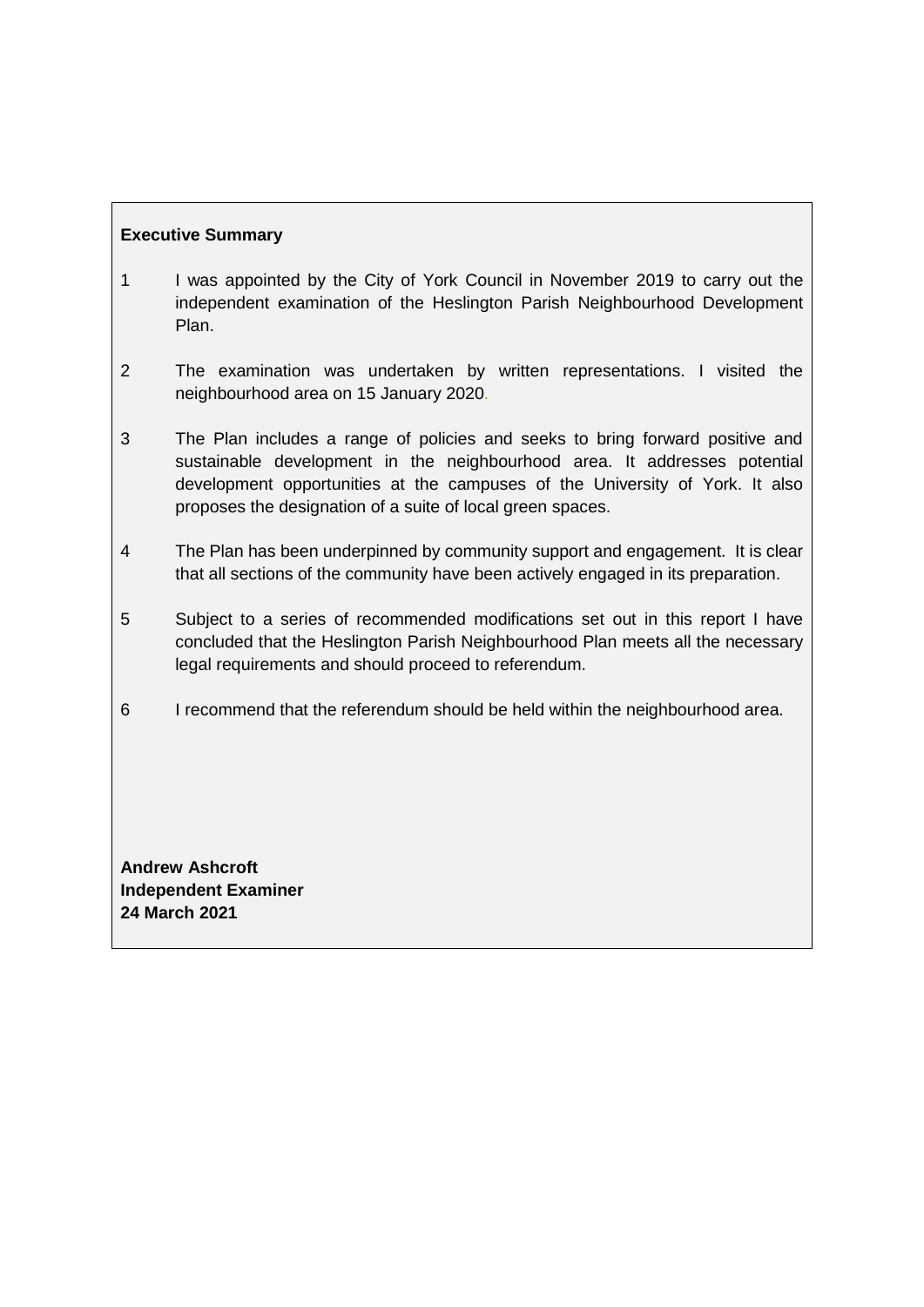#### **1 Introduction**

- 1.1 This report sets out the findings of the independent examination of the Heslington Neighbourhood Development Plan 2017-2033 (the 'Plan').
- 1.2 The Plan has been submitted to the City of York Council (CYC) by Heslington Parish Council in its capacity as the qualifying body responsible for preparing the neighbourhood plan.
- 1.3 Neighbourhood plans were introduced into the planning process by the Localism Act 2011. They aim to allow local communities to take responsibility for guiding development in their area. This approach was subsequently embedded in the National Planning Policy Framework (NPPF) 2012 and its updates in 2018 and 2019. The NPPF continues to be the principal element of national planning policy.
- 1.4 The role of an independent examiner is clearly defined in the legislation. I have been appointed to examine whether or not the submitted Plan meets the basic conditions and Convention Rights and other statutory requirements. It is not within my remit to examine or to propose an alternative plan, or a potentially more sustainable plan except where this arises as a result of my recommended modifications to ensure that the plan meets the basic conditions and the other relevant requirements.
- 1.5 A neighbourhood plan can be narrow or broad in scope. Any plan can include whatever range of policies it sees as appropriate to its designated neighbourhood area. The submitted Plan has been designed to be distinctive in general terms, and to be complementary to the development plan in particular. It has a clear focus on preserving the character and the appearance of the neighbourhood area and on designating local green spaces.
- 1.6 Within the context set out above this report assesses whether the Plan is legally compliant and meets the basic conditions that apply to neighbourhood plans. It also considers the content of the Plan and, where necessary, recommends modifications to its policies and supporting text.
- 1.7 This report also provides a recommendation as to whether the Plan should proceed to referendum. If this is the case and that referendum results in a positive outcome the Plan would then be used to determine planning applications within the Plan area and will sit as part of the wider development plan.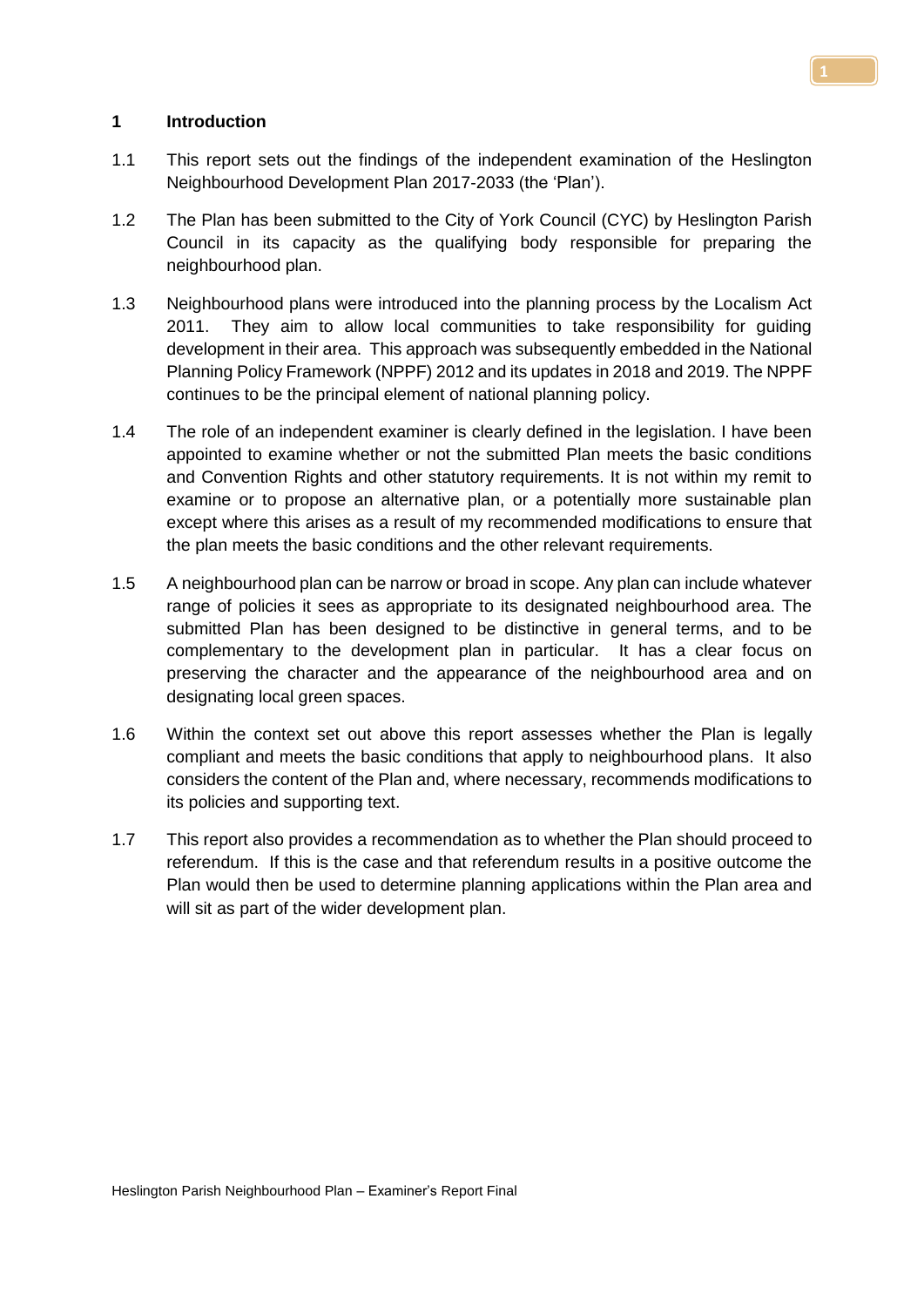#### **2 The Role of the Independent Examiner**

- 2.1 The examiner's role is to ensure that any submitted neighbourhood plan meets the relevant legislative and procedural requirements.
- 2.2 I was appointed by CYC, with the consent of the Parish Council, to conduct the examination of the Plan and to prepare this report. I am independent of both CYC and the Parish Council. I do not have any interest in any land that may be affected by the Plan.
- 2.3 I possess the appropriate qualifications and experience to undertake this role. I am a Director of Andrew Ashcroft Planning Limited. In previous roles, I have over 35 years' experience in various local authorities at either Head of Planning or Service Director level. I am a chartered town planner and have significant experience of undertaking other neighbourhood plan examinations and health checks. I am a member of the Royal Town Planning Institute and the Neighbourhood Planning Independent Examiner Referral Service.

#### *Examination Outcomes*

- 2.4 In my role as the independent examiner of the Plan I am required to recommend one of the following outcomes of the examination:
	- (a) that the Plan is submitted to a referendum; or
	- (b) that the Plan should proceed to referendum as modified (based on my recommendations); or
	- (c) that the Plan does not proceed to referendum on the basis that it does not meet the necessary legal requirements.
- 2.5 The outcome of the examination is set out in Sections 7 and 8 of this report.

*Other examination matters*

- 2.6 In examining the Plan I am required to check whether:
	- the policies relate to the development and use of land for a designated neighbourhood plan area; and
	- the Plan meets the requirements of Section 38B of the Planning and Compulsory Purchase Act 2004 (the Plan must specify the period to which it has effect, must not include provision about development that is excluded development, and must not relate to more than one neighbourhood area); and
	- the Plan has been prepared for an area that has been designated under Section 61G of the Localism Act and has been developed and submitted for examination by a qualifying body.
- 2.7 I have addressed the matters identified in paragraph 2.6 of this report. I am satisfied that the submitted Plan complies with the three requirements.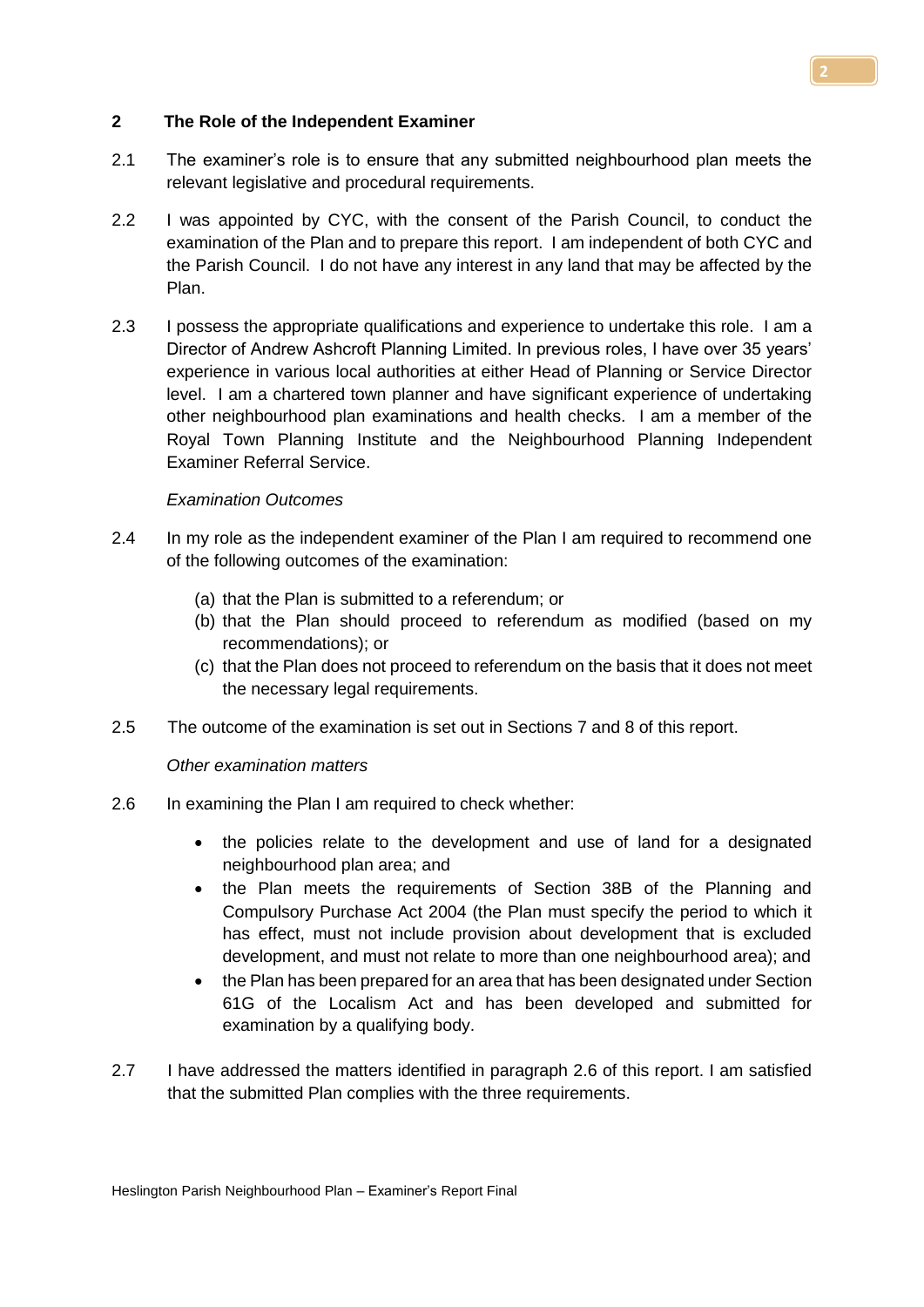#### **3 Procedural Matters**

- 3.1 In undertaking this examination I have considered the following documents:
	- the submitted Plan;
	- the supporting evidence documents;
	- the Basic Conditions Statement;
	- the Consultation Statement;
	- the SEA and HRA screening report;
	- the Parish Council's responses to the Clarification Note;
	- the City of York Council's responses to the Clarification Note;
	- the representations made to the Plan;
	- the saved elements of the Regional Spatial Strategy for Yorkshire and Humber;
	- the City of York Draft Local Plan incorporating the Fourth Set of Changes Development Control Local Plan (April 2005);
	- the submitted City of York Local Plan 2017-2033;
	- Wedgewood v City of York Council EWHC 780 (Admin) WL 02086186;
	- the National Planning Policy Framework (February 2019);
	- the Use Classes Order 2020;
	- Planning Practice Guidance (March 2014 and subsequent updates); and
	- relevant Ministerial Statements.
- 3.2 I visited the neighbourhood area on 15 January 2020. I looked at its overall character and appearance and at those areas affected by policies in the Plan in particular. The visit is covered in more detail in paragraphs 5.9 to 5.16 of this report.
- 3.3 It is a general rule that neighbourhood plan examinations should be held by written representations only. Having considered all the information before me, including the representations made to the submitted plan, I was satisfied that the Plan could be examined without the need for a public hearing. I advised CYC of this decision after I had received the responses to the clarification note.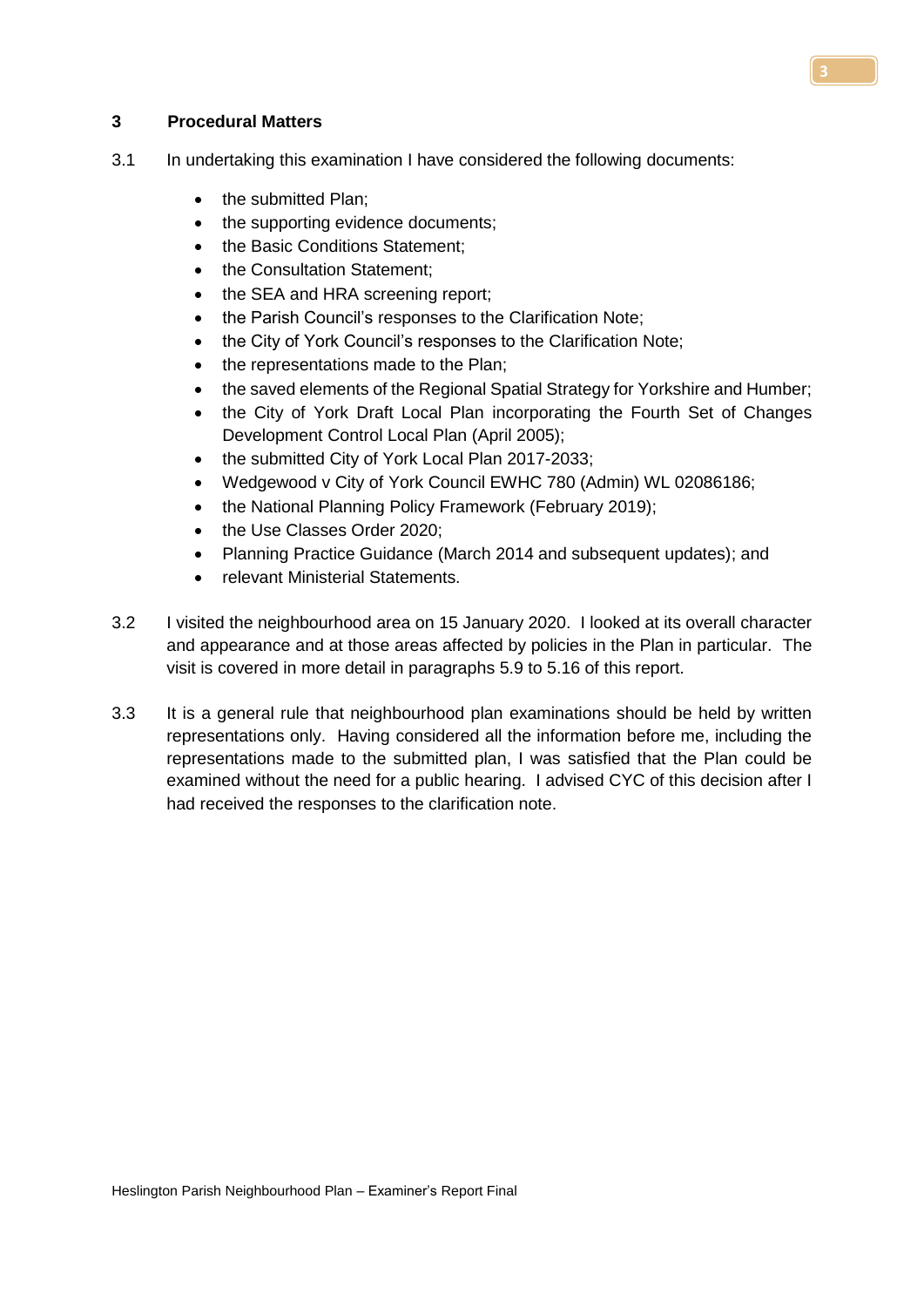## **4 Consultation**

#### *Consultation Process*

- 4.1 Policies in made neighbourhood plans become the basis for local planning and development control decisions. As such the regulations require neighbourhood plans to be supported and underpinned by public consultation.
- 4.2 In accordance with the Neighbourhood Planning (General) Regulations 2012 the Parish Council has prepared a Consultation Statement. This Statement sets out the mechanisms used to engage all concerned in the plan-making process. The flow chart in Section 4 is particularly helpful and informative. It also provides specific details about the consultation process that took place on the pre-submission version of the Plan (January to March 2019). Its principal feature is the way in which it captures the key issues in a proportionate way and is then underpinned by more detailed appendices.
- 4.3 The Statement sets out details of the comprehensive range of consultation events that were carried out in relation to the initial stages of the Plan. They included:
	- the preparation of the initial questionnaires;
	- the delivery of the questionnaires to every household in the neighbourhood area;
	- the engagement with businesses, landowners and other organisations;
	- liaison with the University of York;
	- liaison with its students:
	- the use of a quarterly Heslington newsletter;
	- the development of website links; and
	- detailed engagement during the pre-submission consultation phase including organising a drop-in session.
- 4.4 Appendix 4 of the Statement reproduces details of the way in which the Parish Council engaged with the wider community. It provides a degree of depth and interest to the Statement. It is clear that the process has been proportionate and robust.
- 4.5 Appendices 1/2/3 of the Statement provide specific details on the comments received as part of the consultation process on the pre-submission version of the Plan. It identifies the principal changes that worked their way through into the submission version. They help to describe the way in which the plan has been refined in response to this important part of the plan-making process.
- 4.6 It is clear that consultation has been an important element of the Plan's production. Advice on the neighbourhood planning process has been made available to the community in a positive and direct way by those responsible for the Plan's preparation.
- 4.7 From all the evidence provided to me as part of the examination, I can see that the Plan has promoted an inclusive approach to seeking the opinions of all concerned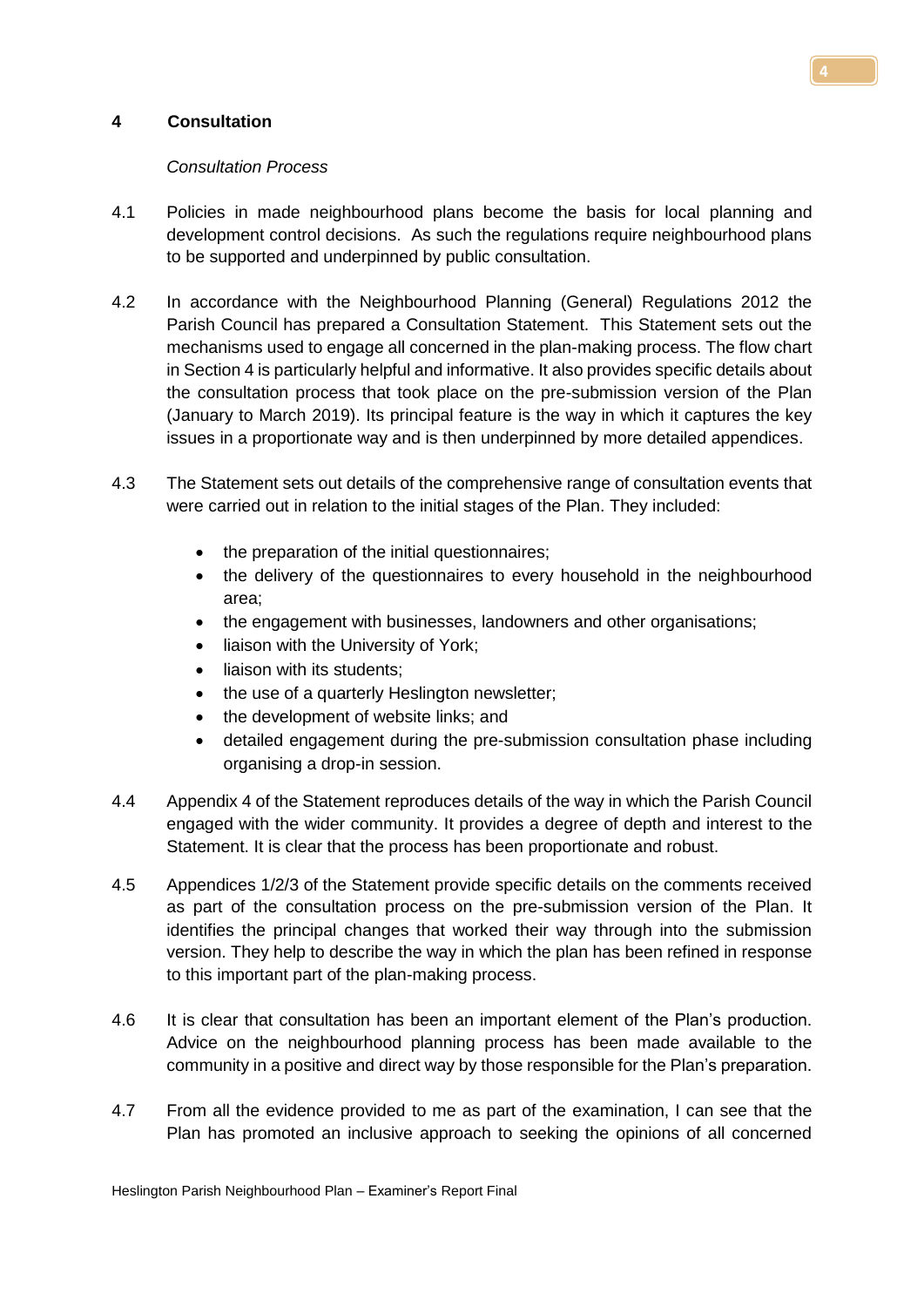throughout the process. CYC has carried out its own assessment that the consultation process has complied with the requirements of the Regulations.

#### *Representations Received*

- 4.8 Consultation on the second submitted plan was undertaken by CYC for a six-week period that ended on 11 December 2019. This exercise generated comments from a range of organisations as follows:
	- Heslington Village Meeting Room Committee
	- Environment Agency
	- Historic England
	- Coal Authority
	- City of York Council
	- University of York
	- Langwith Developments
- 4.9 Representations were also received from seven local residents. I have taken all the representations into account in examining the Plan. Where it is appropriate to do so I make specific reference to certain representations on a policy-by-policy basis.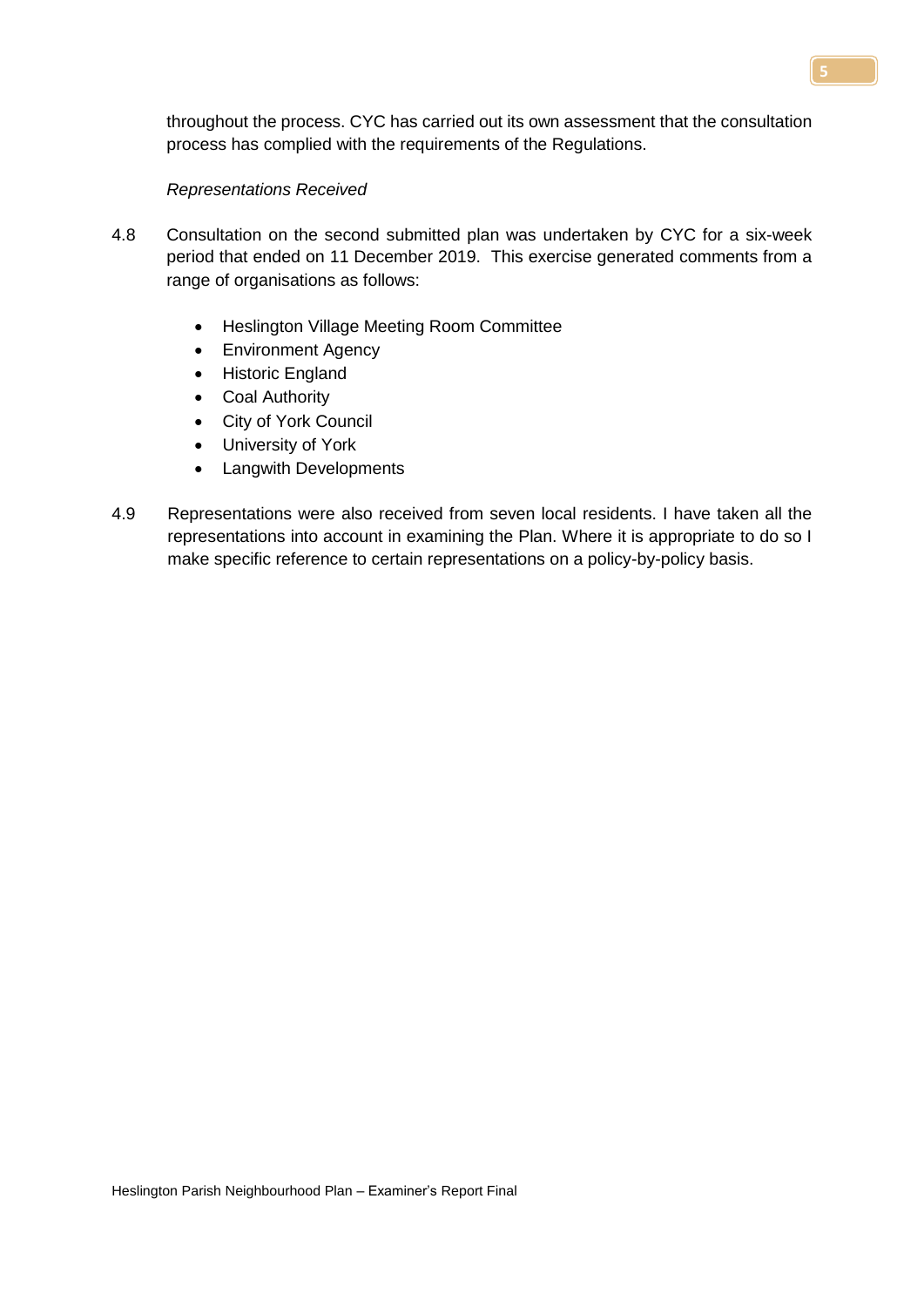## **5 The Neighbourhood Area and the Development Plan Context**

#### *The Neighbourhood Area*

- 5.1 The neighbourhood area consists of the parish of Heslington. The population is heavily influenced by the presence of the University of York and the various elements of residential accommodation for its students. There were 4,792 usual residents in 2011. Of these, 23.5% lived in households and 76.5% lived in communal establishments. The average (mean) age of residents was 24.9 years. It was designated as a neighbourhood area on 22 November 2016. It is an irregular area located in the southeastern part of the City of York.
- 5.2 Heslington is an area of great interest and contrasts. Its northern element is part of the built-up part of the City of York. It is based around Main Street and Field Lane. It includes the principal campus of the University of York. It also includes the more modern campus to the east off Lakeside Way. The attractive village centre is based on a spur of Main Street and includes a range of retail and commercial uses.
- 5.3 The remainder of the neighbourhood area consists of an attractive agricultural hinterland. It is located both within and outside the York Outer Ring Road (A1237). The south-eastern part of the neighbourhood area includes part of the former Elvington Airfield. The neighbourhood area is affected by proposals for major strategic development in the emerging Local Plan.

## *Development Plan Context*

5.4 The development plan context is both complex and unusual. It consists of two saved policies from the Regional Spatial Strategy for Yorkshire and Humber as follows:

Policy YH9: Green Belts – the definition of the inner boundaries of the Green Belt around York.

Policy Y1: York sub area – the definition of detailed boundaries of the outstanding sections of the green belt and the inner boundary and the protection and enhancement of the historical and environmental character of York.

These saved policies will apply in the neighbourhood area until they replaced by the emerging City of York Local Plan.

5.5 The CYC does not have a formally adopted Local Plan. The City of York Draft Local Plan incorporating the Fourth Set of Changes Local Plan (April 2005) was approved for development management purposes. Its policies are capable of being material planning considerations in the determination of planning applications where policies relevant to the application are consistent with those in the NPPF. This has proved to be particularly useful in the application of Green Belt policy. In March 2020 the High Court issued guidance about the way in which Green Belt issues should be considered in the City whilst definitive boundaries are being prepared in the emerging Local Plan. I refer to this matter in Section 7 of the report.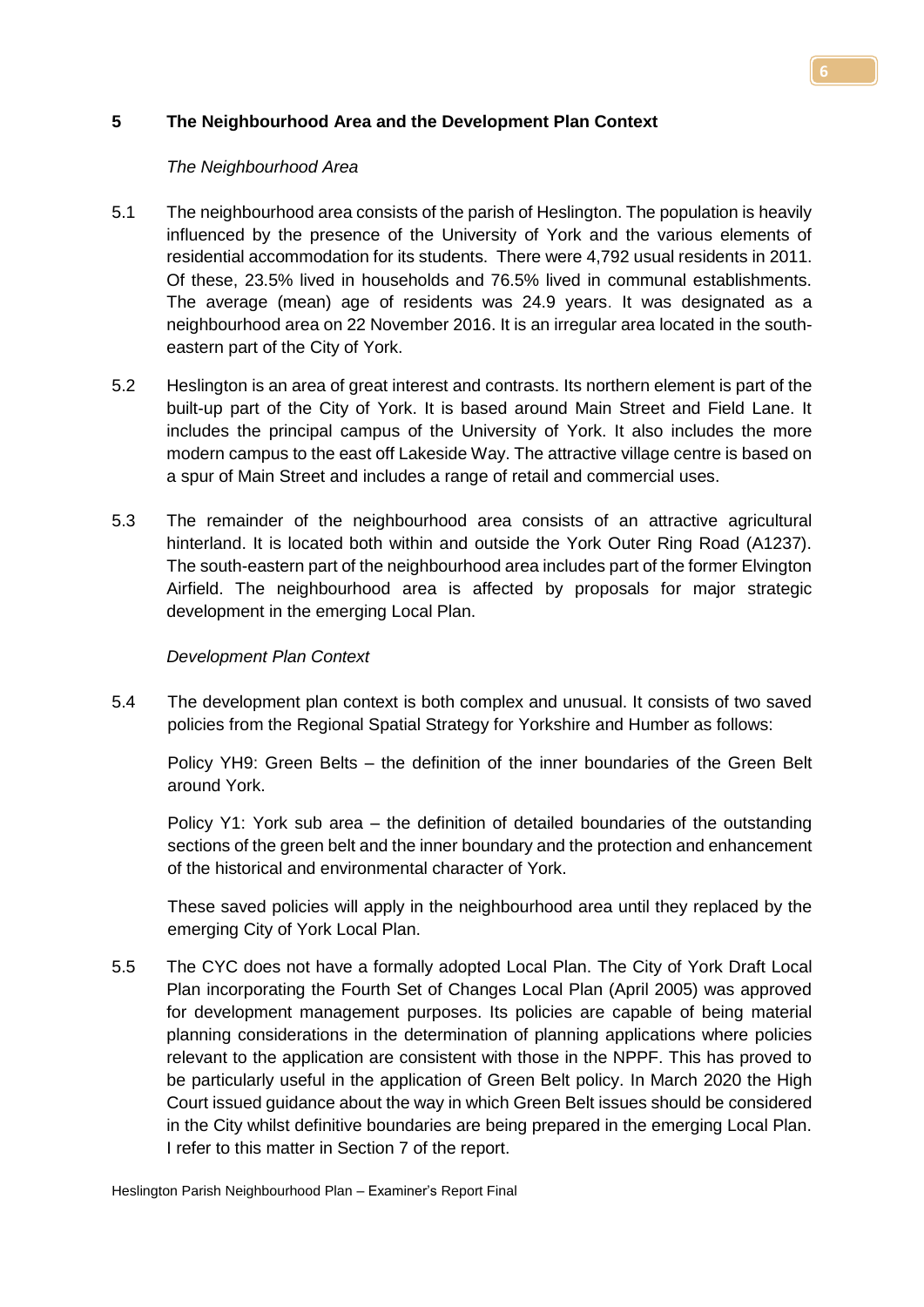- 5.6 The Basic Conditions Statement highlights the policies in the development plan and how they relate to policies in the submitted Plan. This is good practice. It also explains the complicated context within which the neighbourhood plan has been prepared.
- 5.7 The emerging City of York Local Plan (2017-2033) was making good progress at the time of this examination. It was submitted for its own examination in May 2018. Consultation took place on proposed Main Modifications to that Plan in June/July 2019. In June and July 2020, the appointed planning inspectors wrote to CYC on Green Belt and household projection matters respectively. CYC responded with a housing needs update in October 2020. In recent months CYC has been providing additional information to the inspectors on Green Belt matters.
- 5.8 The submitted Plan has been designed to run concurrently with the emerging York Local Plan. This follows important national advice in Planning Practice Guidance.

#### *Unaccompanied Visit*

- 5.9 I visited Heslington on 15 January 2020. I drove into the neighbourhood area from the A64 to the immediate east of York. This gave me an initial impression of its setting and the character. It also highlighted its connection to the strategic road system and to the wider City of York. I was fortunate in having chosen a dry and sunny day for the visit after the effects of Storm Brendan earlier in the week. I was rewarded with excellent views of York Minster from the A64.
- 5.10 I looked initially at the part of the neighbourhood area to the south and east of the A64. I saw that it had an open and agricultural character. I drove along Elvington Lane so that I could see the general location of the proposed strategic housing site in the emerging Local Plan. I saw its location both in relation to the surrounding countryside and to the Elvington Airfield.
- 5.11 Thereafter I headed towards the built-up part of the neighbourhood area to the north and west of the A64. I looked initially at the University of York, Campus East. I saw the way in which it was attractively arranged around Lakeside Way. I also saw the Unity Health building and the local retail facilities.
- 5.12 I then looked at the village centre of Heslington. I saw the way in which it was distinct in its character and appearance based on the green verges on both sides of Main Street and the arrangement of the various buildings to these verges. I saw its range of vernacular brick buildings, mainly with clay pantile roofs. The attractiveness of the village centre was further reinforced by the high standards of the maintenance of the various buildings. I saw the various commercial facilities, including two banks and a post office. The Brown's Bakery shop was particularly popular.
- 5.13 Thereafter I looked at the range of proposed local green spaces mainly arranged to the south-west and to the north-east of the village centre. They varied in their scale and character. In their different ways they reflected the historic development of Heslington, its ecclesiastical importance and the development of sporting and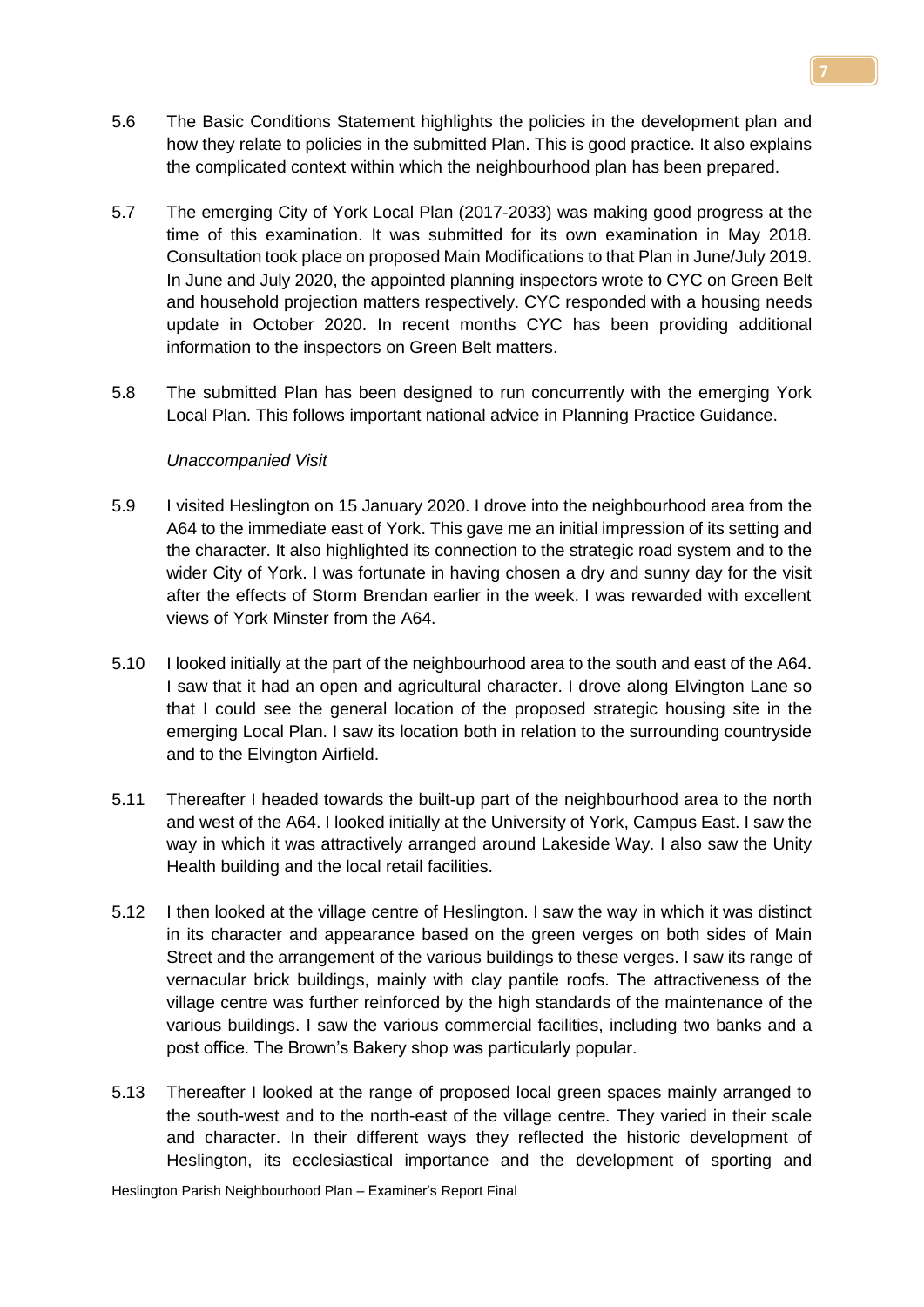recreational facilities. The concentration of the proposed local green spaces based around St Paul's Church results in a very attractive and open environment in the heart of the village opposite the entrance to Heslington Hall.

- 5.14 I then walked up Spring Lane into the main University Campus. I saw the way in which it was attractively arranged within a sylvan setting around the iconic lake. In doing so I saw the way in which several students were taking advantage of the seating and the wider urban design of the campus on a bright Winter day.
- 5.15 I retraced my steps back along Spring Lane and then continued along Main Street/Heslington Lane. I saw the Halifax College Buildings and the aptly-named 22 acres playing fields.
- 5.16 Thereafter I drove back to the Hull Road. I saw the B&Q building and the rather interesting Inner Space Stations Service Station with its roof-mounted daleks. I left the neighbourhood area along the A64.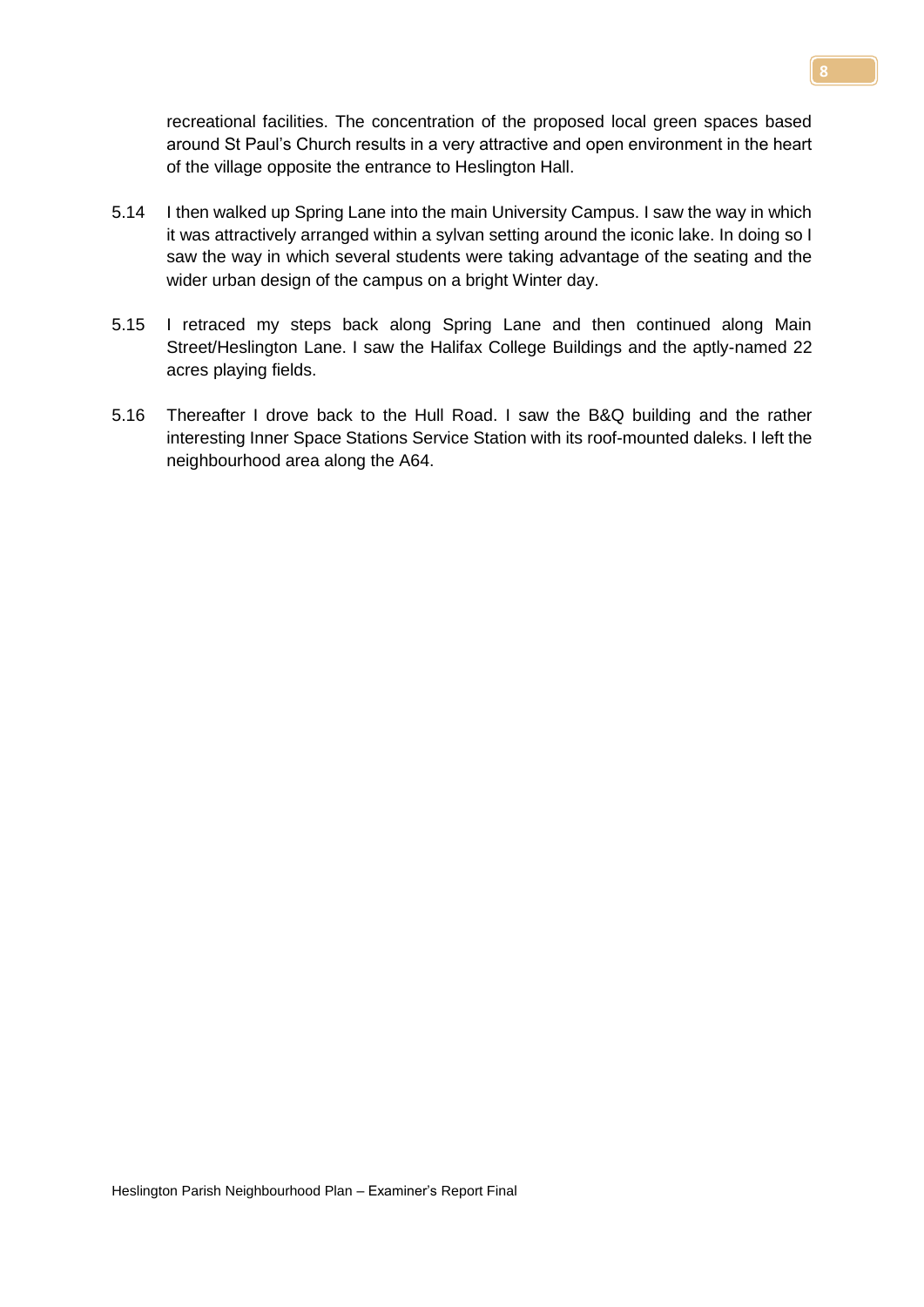## **6 The Neighbourhood Plan and the Basic Conditions**

- 6.1 This section of the report deals with the submitted neighbourhood plan as a whole and the extent to which it meets the basic conditions. The submitted Basic Conditions Statement has helped considerably in the preparation of this section of the report. It is a well-presented and informative document. It is also proportionate to the Plan itself.
- 6.2 As part of this process I must consider whether the submitted Plan meets the Basic Conditions as set out in paragraph 8(2) of Schedule 4B of the Town and Country Planning Act 1990. To comply with the basic conditions, the Plan must:
	- have regard to national policies and advice contained in guidance issued by the Secretary of State;
	- contribute to the achievement of sustainable development;
	- be in general conformity with the strategic policies of the development plan in the area;
	- be compatible with European Union (EU) and European Convention on Human Rights (ECHR) obligations; and
	- not breach the requirements of Chapter 8 of Part 6 of the Conservation of Habitats and Species Regulations 2017 (7).
- 6.3 I assess the Plan against the basic conditions under the following headings:

## *National Planning Policies and Guidance*

.

- 6.4 For the purposes of this examination the key elements of national policy relating to planning matters are set out in the National Planning Policy Framework (NPPF) issued in February 2019. This approach is reflected in the submitted Basic Conditions Statement.
- 6.5 The NPPF sets out a range of core land-use planning issues to underpin both planmaking and decision-taking. The following are of particular relevance to the Heslington Parish Neighbourhood Plan:
	- $\bullet$  a plan led system in this case the relationship between the neighbourhood plan and existing development plan context as described in section 5 of this report;
	- delivering a sufficient supply of homes;
	- building a strong, competitive economy;
	- recognising the intrinsic character and beauty of the countryside and supporting thriving local communities;
	- taking account of the different roles and characters of different areas;
	- highlighting the importance of high-quality design and good standards of amenity for all future occupants of land and buildings; and
	- conserving heritage assets in a manner appropriate to their significance.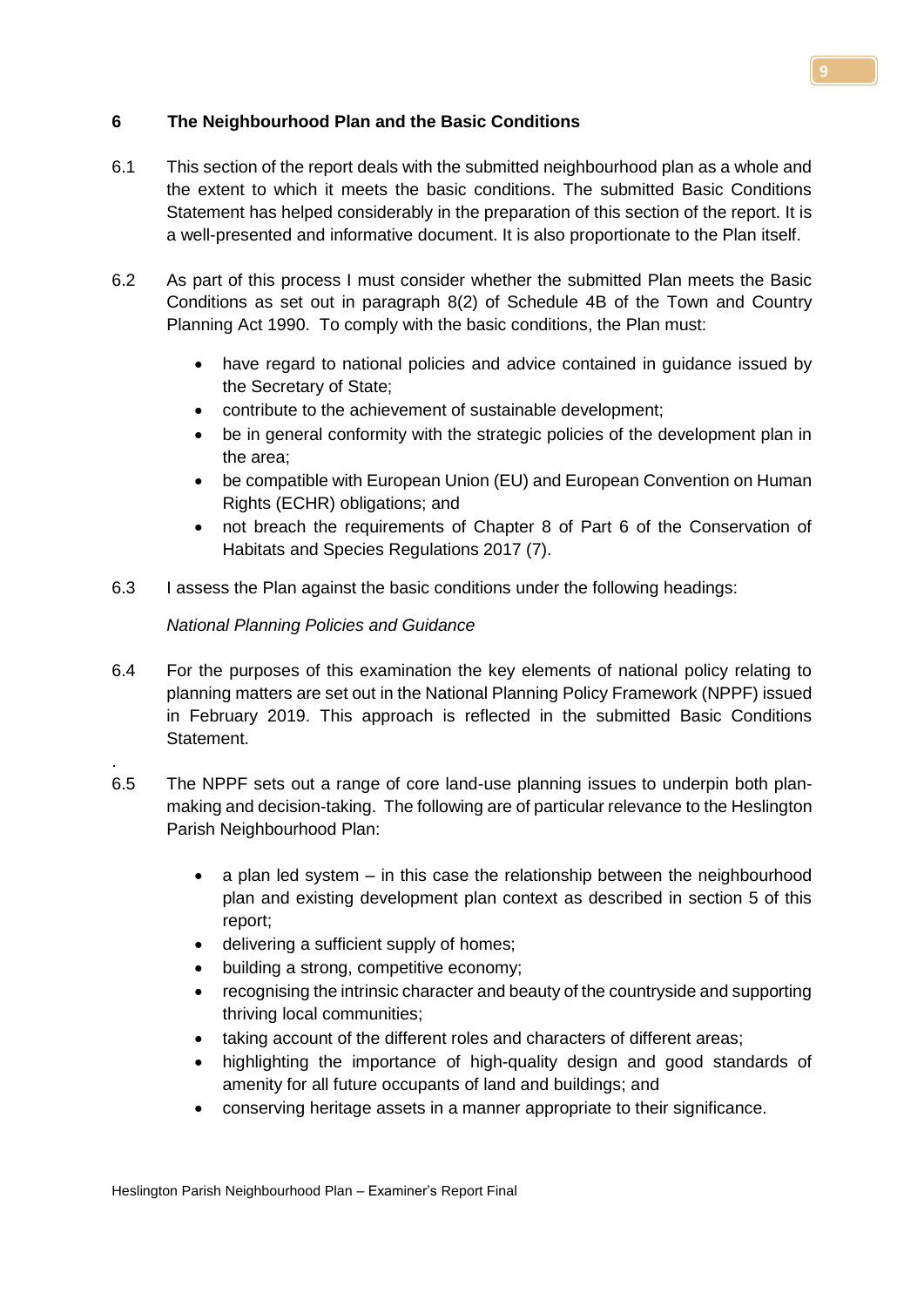- 6.6 Neighbourhood plans sit within this wider context both generally, and within the more specific presumption in favour of sustainable development. Paragraph 13 of the NPPF indicates that neighbourhoods should both develop plans that support the strategic needs set out in local plans and plan positively to support local development that is outside the strategic elements of the development plan.
- 6.7 In addition to the NPPF I have also taken account of other elements of national planning policy including Planning Practice Guidance and ministerial statements. Plainly the development plan context with the City is both unusual and challenging. In these circumstances I have given particular attention to the relevant part of Planning Practice Guidance (ID: 41-009-0509). This part of national policy comments about the way in which a qualifying body and a local planning authority should discuss and aim to agree the relationship between policies in an emerging neighbourhood plan, an emerging local plan (or spatial development strategy) and the adopted development plan with appropriate regard to national policy and guidance.
- 6.8 Having considered all the evidence and representations available as part of the examination I am satisfied that the submitted Plan has had regard to national planning policies and guidance in general terms. It sets out a positive vision for the future of the neighbourhood area. In particular it includes a series of policies on the scale and nature of new development. It identifies three settlement gaps and proposes local green spaces. The Basic Conditions Statement maps the policies in the Plan against the appropriate sections of the NPPF.
- 6.9 At a more practical level the NPPF indicates that plans should provide a clear framework within which decisions on planning applications can be made and that they should give a clear indication of how a decision-maker should react to a development proposal (paragraph 16d). This was reinforced with the publication of Planning Practice Guidance in March 2014. Paragraph ID:41-041-20140306 indicates that policies in neighbourhood plans should be drafted with sufficient clarity so that a decision-maker can apply them consistently and with confidence when determining planning applications. Policies should also be concise, precise and supported by appropriate evidence.
- 6.10 As submitted the Plan does not fully accord with this range of practical issues. The majority of my recommended modifications in Section 7 relate to matters of clarity and precision. They are designed to ensure that the Plan fully accords with national policy.

*Contributing to sustainable development*

6.11 There are clear overlaps between national policy and the contribution that the submitted Plan makes to achieving sustainable development. Sustainable development has three principal dimensions – economic, social and environmental. It is clear that the submitted Plan has set out to achieve sustainable development in the neighbourhood area. In the economic dimension the Plan includes policies for housing development, for employment development and for the future development of the University (Policies HES8-12, HES2 and HES19 respectively). In the social role, it includes a policy on local green spaces (Policy HES13). In the environmental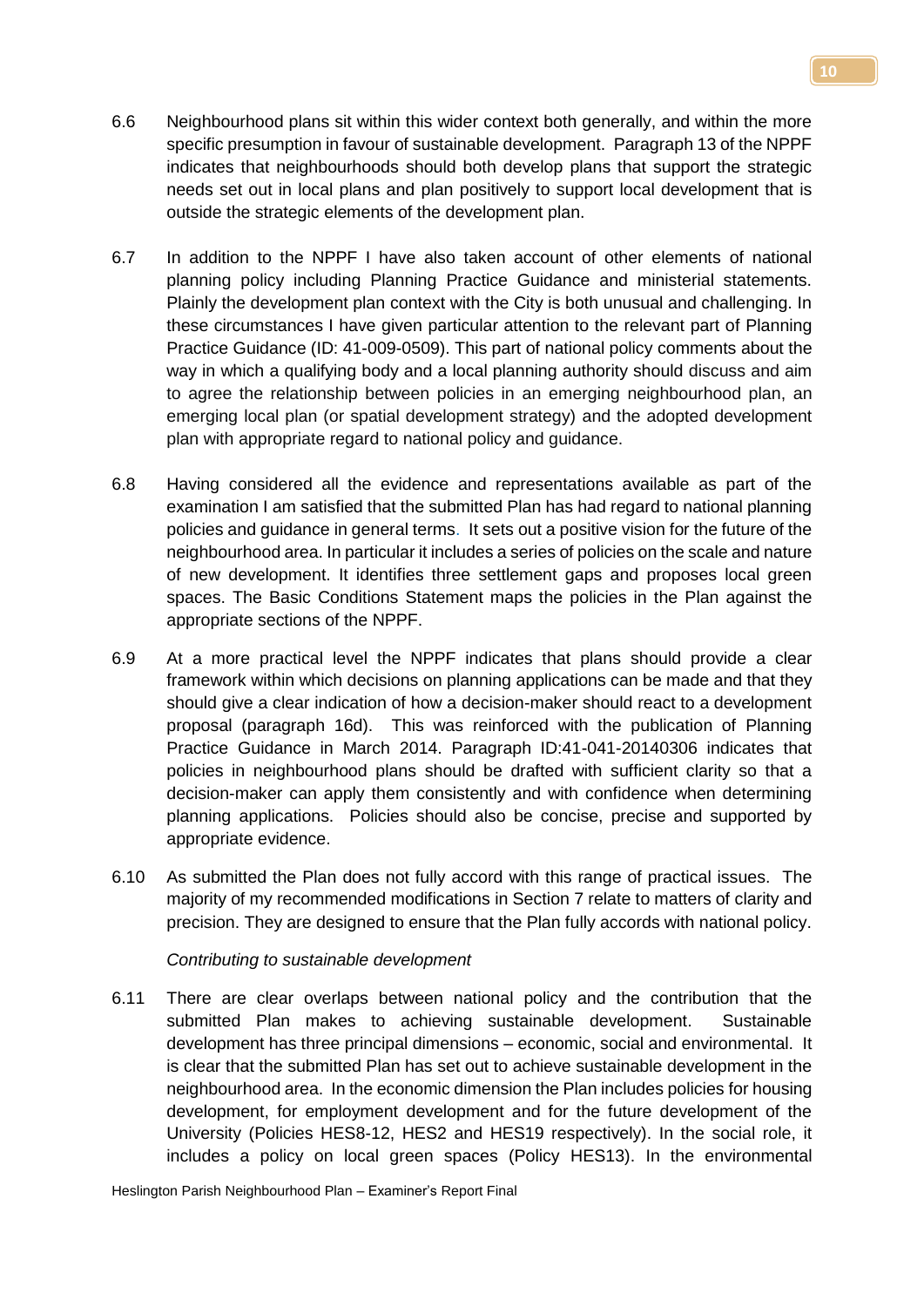dimension the Plan positively seeks to protect its natural, built and historic environment. It has specific policies on design (Policy HES4), on urban character (HES6) and on green infrastructure (Policy HES14). The Parish Council has undertaken its own assessment of this matter in the submitted Basic Conditions Statement.

#### *General conformity with the strategic policies in the development plan*

- 6.12 I have already commented in detail on the development plan context in the City of York in paragraphs 5.4 to 5.8 of this report. I am satisfied that subject to the incorporation of the modifications recommended in this report that the submitted Plan is in general conformity with the strategic policies in the development plan.
- 6.13 I also consider that the submitted Plan delivers a local dimension to this strategic context. The Basic Conditions Statement helpfully relates the Plan's policies to policies in the development plan. I am satisfied that the submitted Plan is in general conformity with the strategic policies in the development plan.

#### *European Legislation and Habitat Regulations*

- 6.14 The Neighbourhood Plan General Regulations 2015 require a qualifying body either to submit an environmental report prepared in accordance with the Environmental Assessment of Plans and Programmes Regulations 2004 or a statement of reasons why an environmental report is not required.
- 6.15 In order to comply with this requirement a screening exercise was undertaken on the need or otherwise for a Strategic Environmental Assessment (SEA) to be prepared for the Plan. The report is thorough and well-constructed. As a result of this process it concluded that the Plan is not likely to have any significant effects on the environment and accordingly would not require SEA.
- 6.16 The screening report includes a separate Habitats Regulations Assessment (HRA) of the Plan. It takes account of the likely effects of development in the neighbourhood area on the Strensall Common SAC, the Skipwith Common SAC, the River Derwent SAC, the Lower Derwent SAC, SPA and Ramsar site and on the Humber Estuary SPA, SAC and Ramsar site. It concludes that the Plan is not considered to have the potential to cause a likely significant adverse effect on a European protected site. It also concludes that there will be no likely significant in-combination effects. Its level of detail provides assurance that this important matter has been comprehensively addressed.
- 6.17 The screening reports include the responses received as part of the required consultation. In doing so they provide assurance to all concerned that the submitted Plan takes appropriate account of important ecological and biodiversity matters.
- 6.18 Having reviewed the information provided to me as part of the examination, I am satisfied that a proportionate process has been undertaken in accordance with the various regulations. In the absence of any evidence to the contrary, I am entirely satisfied that the submitted Plan is compatible with this aspect of European obligations. The work undertaken on HRA screening is exemplary.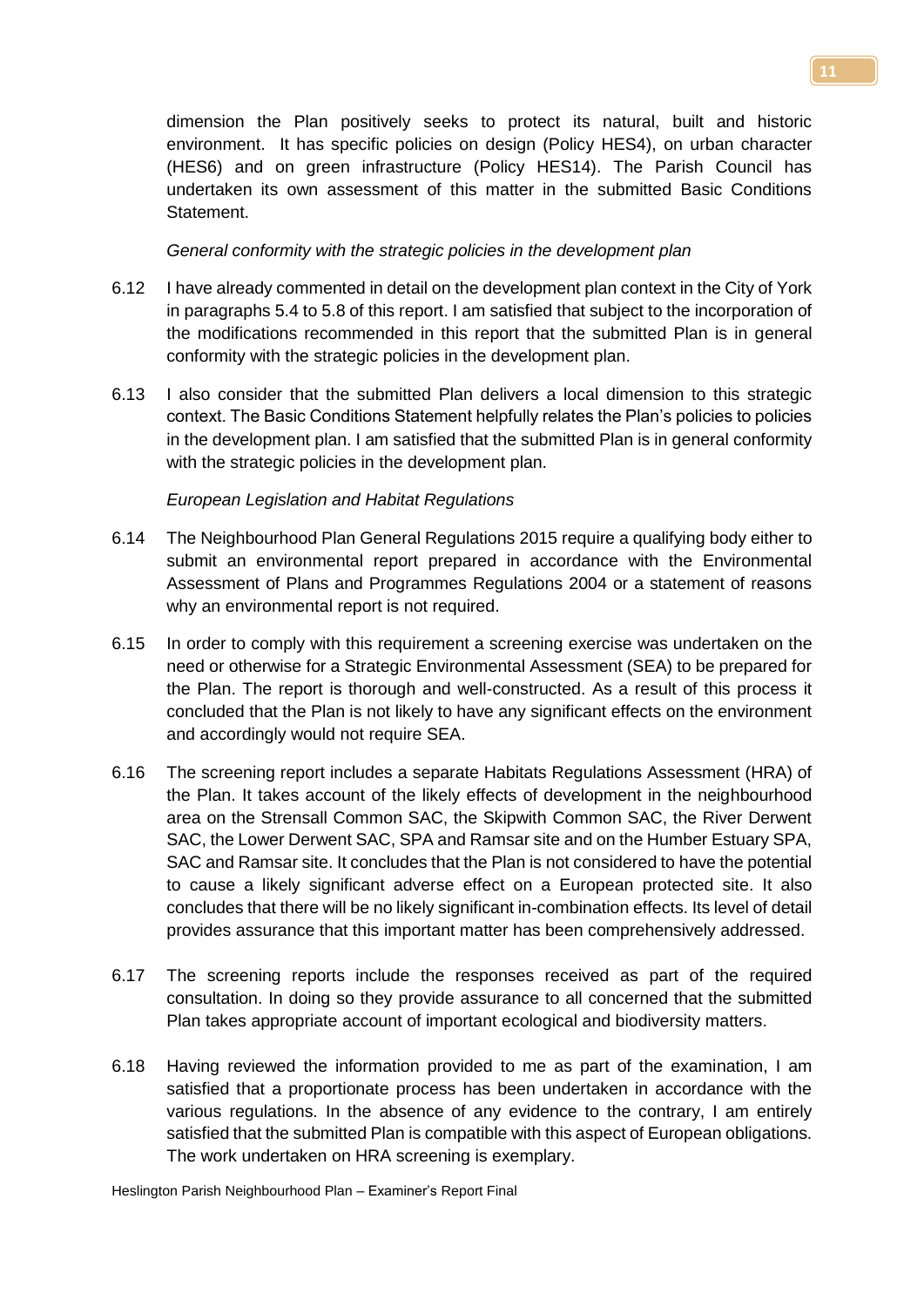6.19 In a similar fashion I am satisfied that the submitted Plan has had regard to the fundamental rights and freedoms guaranteed under the European Convention on Human Rights (ECHR) and that it complies with the Human Rights Act. There is no evidence that has been submitted to me to suggest otherwise. In addition, there has been full and adequate opportunity for all interested parties to take part in the preparation of the Plan and to make their comments known. On the basis of all the evidence available to me, I conclude that the submitted Plan does not breach, nor is in any way incompatible with the ECHR.

#### *Summary*

6.20 On the basis of my assessment of the Plan in this section of my report I am satisfied that it meets the basic conditions subject to the incorporation of the recommended modifications contained in this report.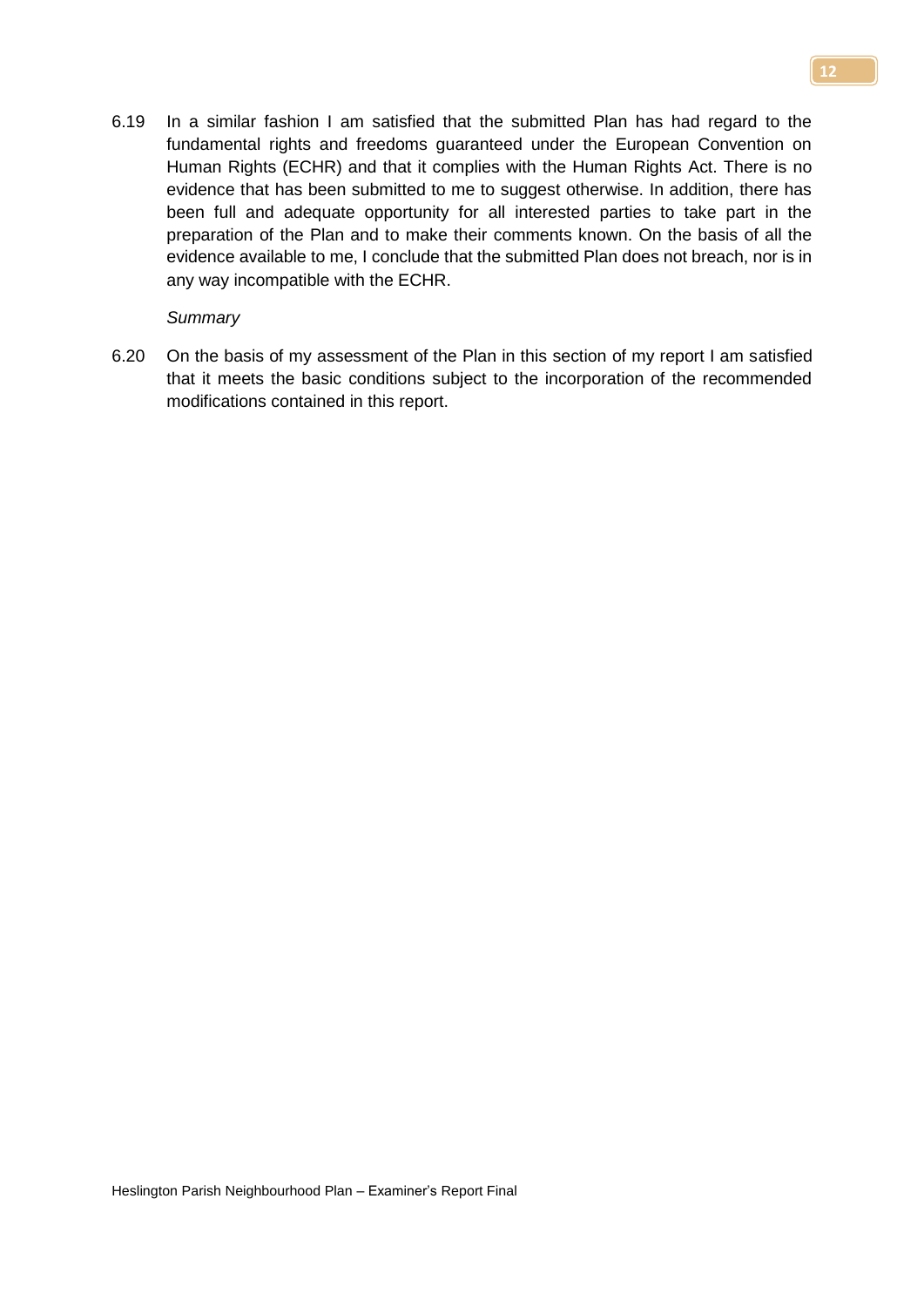#### **7 The Neighbourhood Plan policies**

- 7.1 This section of the report comments on the policies in the Plan. In particular, it makes a series of recommended modifications to ensure that they have the necessary precision to meet the basic conditions.
- 7.2 My recommendations focus on the policies themselves given that the basic conditions relate primarily to this aspect of neighbourhood plans. In some cases, I have also recommended changes to the associated supporting text.
- 7.3 I am satisfied that the content and the form of the Plan is fit for purpose. It is distinctive and proportionate to the neighbourhood area. The wider community and the Parish Council have spent time and energy in identifying the issues and objectives that they wish to be included in their Plan. This sits at the heart of the localism agenda.
- 7.4 The Plan has been designed to reflect Planning Practice Guidance (Section 41-004- 20190509) which indicates that neighbourhood plans must address the development and use of land. The Plan includes a series of Community Aspirations. They are properly distinguished from the principal land use policies.
- 7.5 I have addressed the policies in the order that they appear in the submitted Plan. Where necessary I have identified the inter-relationships between the policies. The Community Aspirations are addressed after the policies.
- 7.6 For clarity this section of the report comments on all policies whether or not I have recommended modifications in order to ensure that the Plan meets the basic conditions.
- 7.7 Where modifications are recommended to policies they are highlighted in bold print. Any associated or free-standing changes to the text of the Plan are set out in italic print.

*The initial section of the Plan (Sections 1-7)*

- 7.8 These initial parts of the Plan set the scene for the range of policies. They do so in a proportionate way. The Plan is presented in a professional way. A very clear distinction is made between its policies and the supporting text. It also highlights the links between the Plan's objectives and its resultant policies.
- 7.9 The Introduction comments generally about the neighbourhood area and how it relates to the emerging Local Plan. It does so to good effect. It identifies the Plan period.
- 7.10 Section 2 comments about the development of the Plan. It also provides background information about how the Plan was prepared and the SEA and HRA work that has been undertaken.
- 7.11 Section 3 comments about what the Plan is seeking to achieve. It helpfully summarises the policies.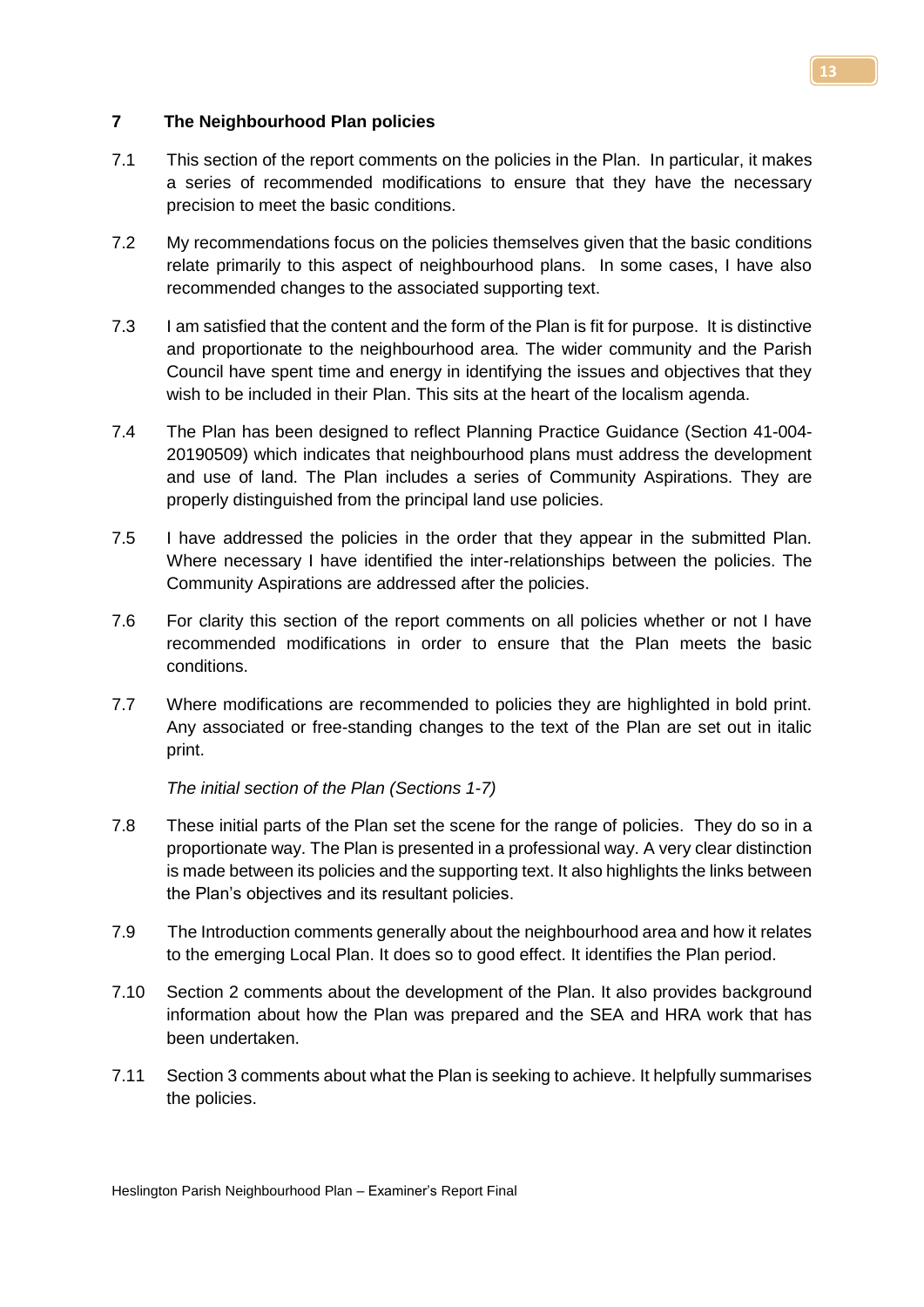- 7.12 Section 4 comments about the policy evidence and data used to support and develop the Plan. It highlights the difference between the quantitative and the qualitative data that was used in this process.
- 7.13 Section 5 comments about the wider planning policy context within which The Plan has been prepared. It also comments about the neighbourhood area and a range of matters which have influenced the preparation of the Plan. It has a particular focus on its history, its landscape setting, the University of York and the York Science Park.
- 7.14 Section 6 comments about the community and stakeholder engagement. It is particularly comprehensive in its coverage and detail. It also usefully overlaps with the submitted Consultation Statement.
- 7.15 Section 7 comments about the Plan's growth strategy. It draws attention to the overlapping approach being promoted in the emerging City of York Local Plan.
- 7.16 The remainder of this section of the report addresses each policy in turn in the context set out in paragraphs 7.5 to 7.7 of this report.

Policy HES:1 Main Street Change of Use

- 7.17 This policy seeks to sustain and diversify the range of uses in Main Street. It has three related parts as follows:
	- supporting changes of use to retail (A1), food and drink (A3/A4) and medical/community uses (D1) subject to a series of traffic and amenity considerations;
	- supporting proposals to diversify the use of public houses where its principal use remains; and
	- any acceptable proposals should otherwise conform with detailed design policies elsewhere in the Plan.
- 7.18 The policy was developed in good faith in the period leading up to its submission. However, in September 2020 the Use Classes Order was substantially revised. It introduces three new use classes as follows:
	- Class E Commercial, business and service uses
	- Class F1 Learning and non-residential uses
	- Class F2 Local community uses

The new Use Class E incorporates several former use classes including A1(shops), A2 (financial and professional services) and A3 (cafes or restaurants). In this context there is now considerable flexibility for different business functions to be undertaken in towns and village centres without the need for planning permission.

7.19 In this context I recommend specific modifications to the policy to take account of the revised approach and details of the 2020 Use Classes Order. In particular I recommend that the former references to Class A uses and D1 uses are replaced by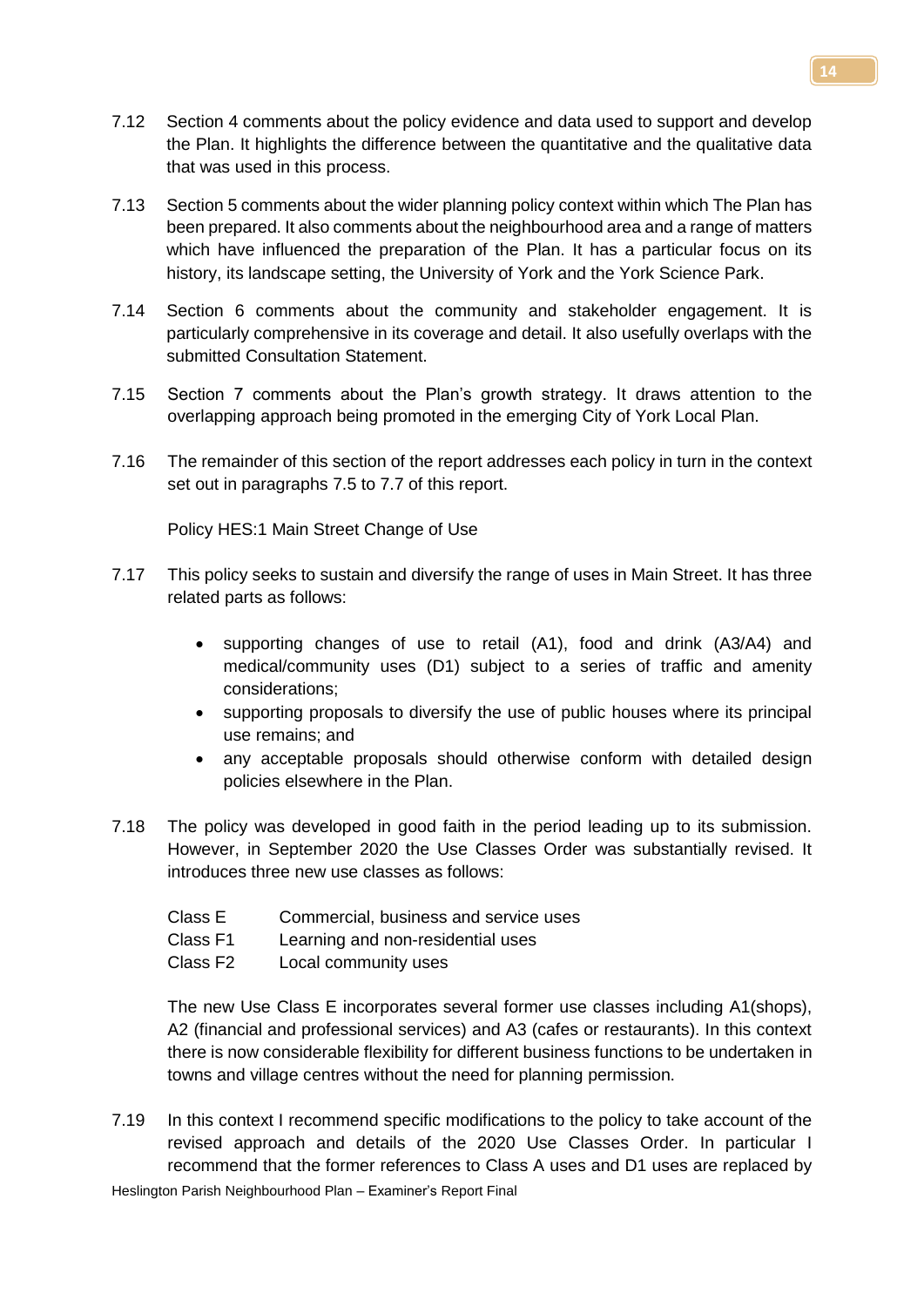the relevant use class categories in the 2020 Use Classes Order. In the round this approach will offer support for the ongoing safeguarding and extension of the role, importance and significance of the village centre. In doing so it acknowledged the government's wider ambition to stimulate the role of town and village centres both in general, and in response to the Covid pandemic in particular.

- 7.20 In general terms the policy makes a positive response to the current mix of uses in Main Street. However, in places it has an unusual format. In particular criterion c) which comments about the Plan's approach towards proposals which would result in the loss of existing commercial facilities to residential use is effectively a separate part of the policy. This also applies to the element on the potential diversification of the use of public houses. I recommend modifications to address these substantive matters. I also recommend detailed modifications to the wording used so that the policy has the clarity required by the NPPF.
- 7.21 I also recommend three specific modifications to the policy as follows:
	- that the final part of the policy takes on a more general format. Its effect would then be, irrespective of the use of any property, that new development should comply with the design and character policies in the Plan;
	- that the policy title is modified. It is a wide-ranging policy which addresses more than simply changes of use; and
	- that 'Main Street area' is defined on a Map. Whilst the village centre is largely self-evident such clarity is required for a development plan policy.

#### **After Main Street area add 'as shown on Map [insert number]**

**In the opening part of the policy replace 'for change of use…. other community facilities (D1)' with 'for change of use to commercial, business and service uses (Class E), to pubs and other drinking establishments, or to Learning and nonresidential uses (Class F1)'**

**In the initial part of the policy replace 'subject to' with 'subject to the following criteria:'**

**Replace a) with 'they do not generate unacceptable impacts on traffic safety or the capacity of the local highway network; and'**

**Replace b) with 'they do not have an unacceptable impact on the residential amenities of the immediate local area'**

**Replace c) with a free-standing paragraph of the policy to read:**

**'Proposals which would involve the loss of Class E, Class F1 and pubs and other drinking establishments in the Main Street area will not be supported unless the applicant can demonstrate that no other similar business uses would be commercially viable'**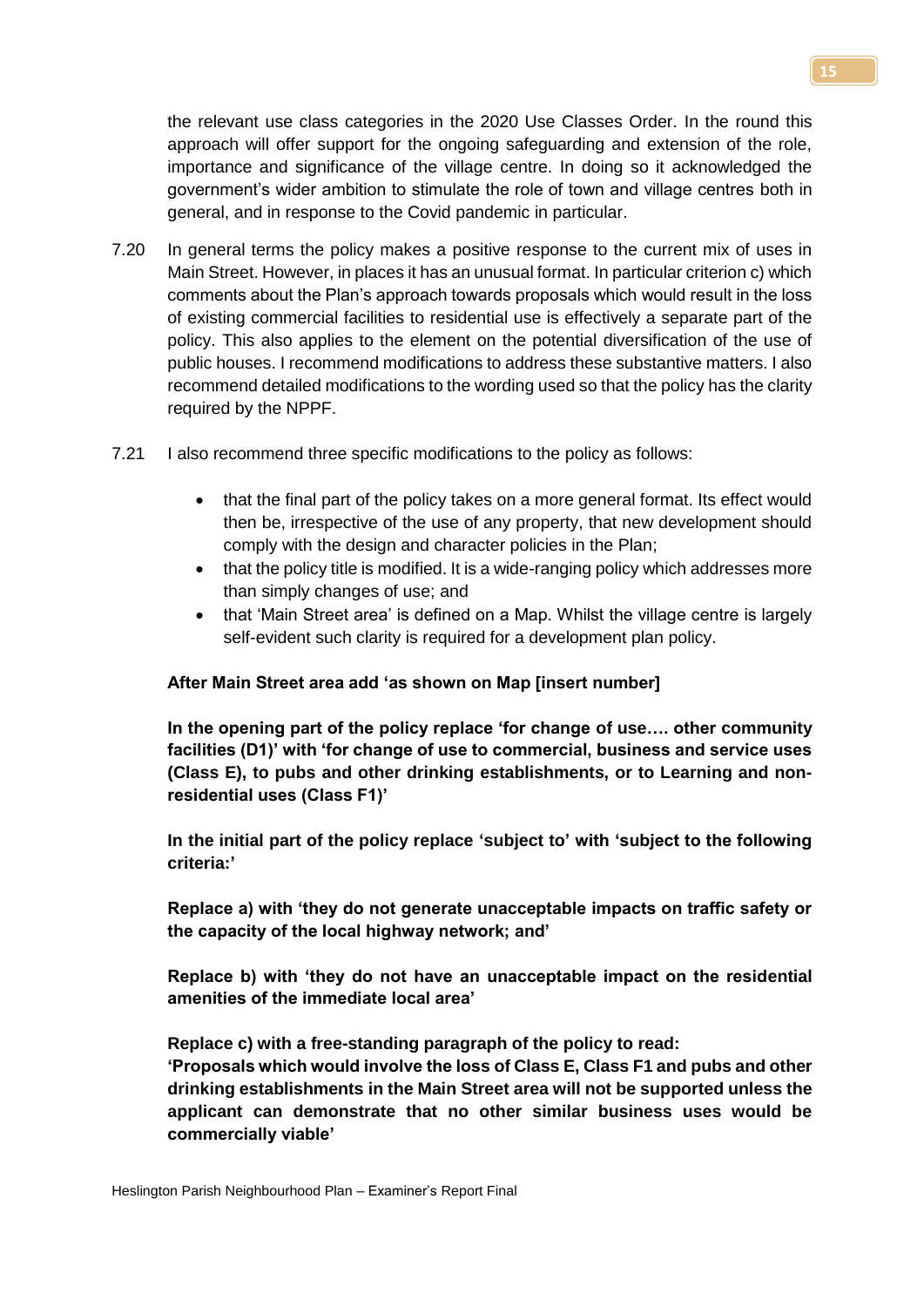**Reposition d) (without modifications) to a free-standing part of the policy. In doing so delete the preceding 'In addition'**

**In the final part of the policy replace 'In the event……use, any' with 'Insofar as planning permission is required all'**

*Replace the policy title with: 'Sustaining the vitality and the viability of Main Street'*

*Show the Main Street area on a map in the Plan.*

Policy HES: 2 New Business and Employment Development

- 7.22 This policy offers support for new business and employment development in three locations as follows:
	- the existing science and business parks on the University campuses;
	- within designated housing sites (which may be included in the emerging Local Plan); and
	- within farm complexes to support rural diversification.
- 7.23 This element of the policy is positively-worded. It provides a positive local response to Section 6 of the NPPF.
- 7.24 The final part of the policy offers support for the development of sporting facilities. Whilst this part of the policy is slightly out of context with the remainder of the policy it has the ability to contribute towards business and employment development in the neighbourhood area. Nevertheless, I recommend that this part of the policy becomes a separate and free-standing element of the policy.
- 7.25 I also recommend modifications to the wording used elsewhere in the policy so that it has the clarity required by the NPPF and can be applied clearly and consistently by CYC. Otherwise it meets the basic conditions.

**In c) replace 'providing…. adverse impact' with 'where there would be no unacceptable adverse impacts'**

**In the final element of the policy (sports development) incorporate d) directly into the preceding wording - losing the d)**

**In this final and consolidated part of the policy replace 'significant' with 'unacceptable'**

Policy HES: 3 Agriculture and Rural Enterprise

7.26 This policy recognises that much of the neighbourhood area is in agricultural use. The purpose of the policy (paragraph 9.1) identifies that it intends to support the viability of working farms as thriving businesses whilst making a positive contribution to green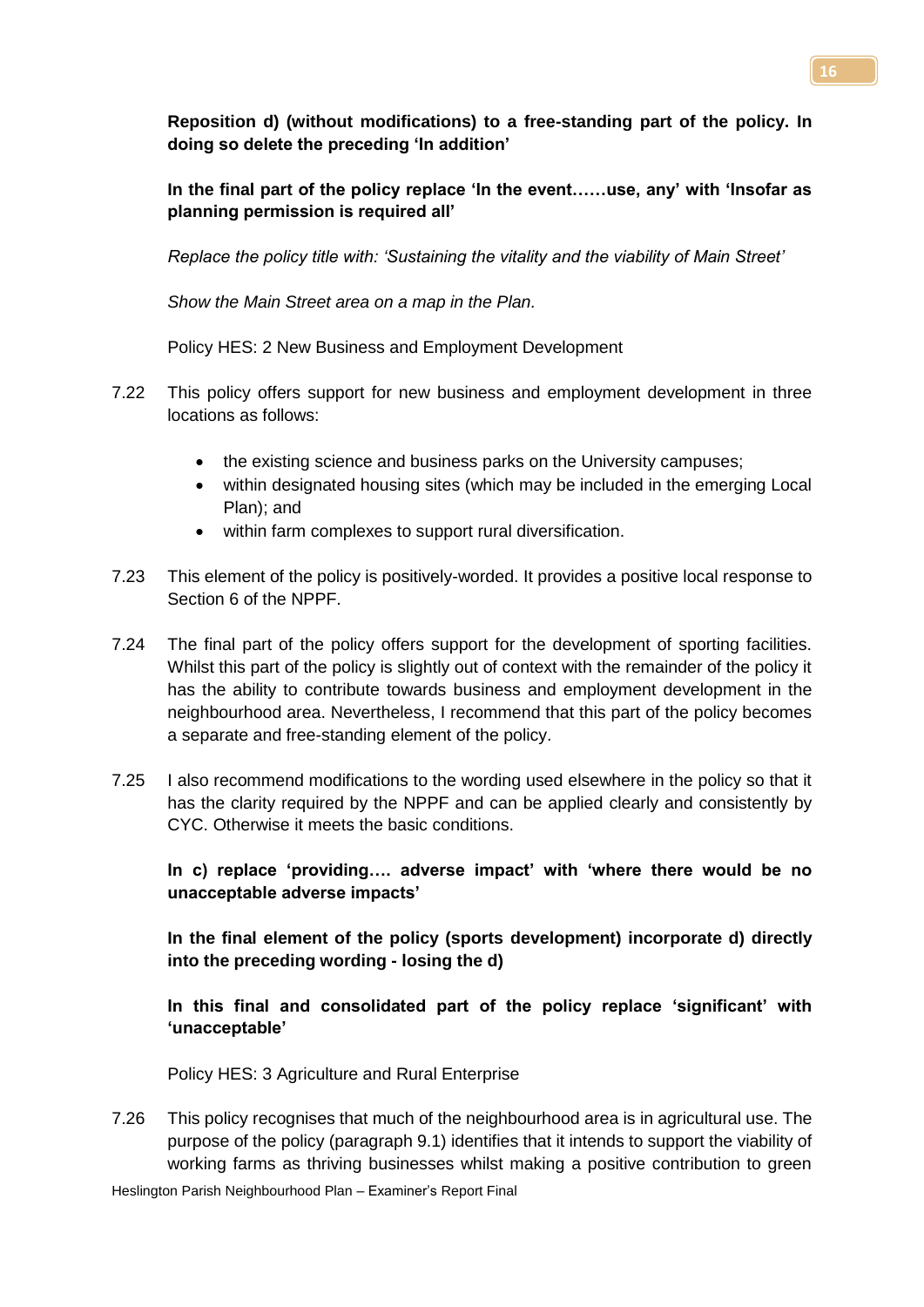infrastructure. This is further consolidated in Section 9.3 which sets out a series of priorities for the working farms. They include:

- developing renewable energy;
- the promotion of diversification projects;
- providing access to high speed Broadband; and
- helping farming businesses to build profitability and to respond to new business opportunities.
- 7.27 The policy seeks to provide a context to deliver such initiatives. However, its language is less than clear. As such I recommend modifications so that it has the clarity required by the NPPF. In particular I recommend that the criterion on traffic movements is replaced by one which addresses both existing and new traffic movements. I also recommend consequential modifications to the Interpretation.
- 7.28 I recommend a modification to the title of the policy. Its focus on agriculture is not directly reflected in the policy itself. In any event most forms of agricultural development do not need planning permission and therefore cannot be controlled by a policy.

**After 'proposals' add: 'for rural enterprise and rural diversification'**

**In a) delete 'and acknowledge'**

**Replace b) with: 'provide safe vehicular access points to the highway network and ensure that existing and the proposed new traffic generated by the wider use of any farm/rural enterprise can be safely accommodated in the local highway network'**

**Replace c) with: 'ensure the compatibility between the proposed new uses and any existing agricultural activities on the site concerned'**

*In the Interpretation replace 'Applications…. ensures' with 'This policy has been designed to facilitate rural diversification projects whilst ensuring'*

*Replace the policy title with: 'Rural enterprise and rural diversification'*

Policy HES: 4 Sustainable Design

- 7.29 This policy sets out the Plan's intentions to secure sustainable design. As the Interpretation comments it seeks 'to ensure that development is designed to be sustainable and inclusive'. It is based around a series of design principles which include:
	- complementing the character of the surrounding area;
	- providing active frontages to streets;
	- creating safe and attractive pedestrian environments; and

Heslington Parish Neighbourhood Plan – Examiner's Report Final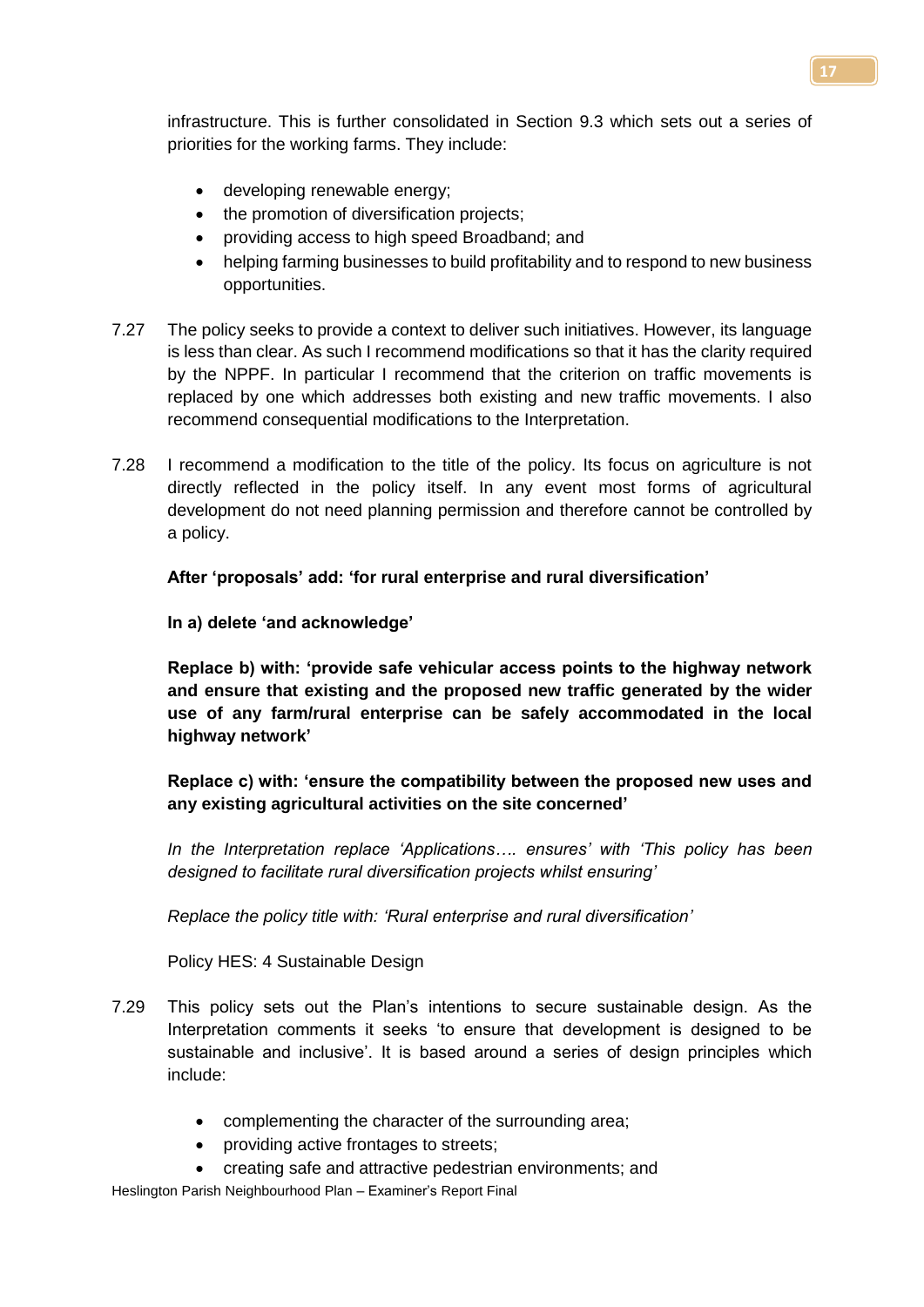- providing a range of parking solutions.
- 7.30 In general terms the policy has been well-developed. It seeks to ensure that the quality of new development is distinctive and of the highest quality. However, whilst this is appropriate in principle, it fails to acknowledge that the majority of development will be modest in its nature and is unlikely to trigger the need to take account of all of the development and character principles. In this regard I recommend that the opening part of the policy clarifies that the principles will apply as appropriate to the nature, scale and location of the proposed development.
- 7.31 I recommend that the first criterion is modified to clarify its intention. As the University comments it implies that character areas have been defined against which development proposals can be assessed. The recommended modification provides a more general approach but which does not undermine the effectiveness of the policy.
- 7.32 I recommend that principle g) is removed from the list of principles and sits as a freestanding part of the policy. Unlike the preceding six elements of the policy it is not a sustainable design feature in its own right.
- 7.33 I also recommend modifications to the wording used elsewhere in the policy so that it has the clarity required by the NPPF and can be applied clearly and consistently by CYC. Otherwise, it meets the basic conditions.

# **At the beginning of the policy add: 'As appropriate to the nature, scale and location of the proposed development'**

**In the opening part of the policy replace 'use' with 'are of a'** 

**In the opening part of the policy replace 'sustainable urban design principles. This includes' with 'the following sustainable urban design principles'**

**In principle a) replace 'the surrounding character areas' with 'the character of the surrounding area'**

**Reposition principle g) so that it is a free-standing element of the policy (without the g))**

**In the final part of the policy replace 'are welcomed' with 'will be particularly supported'**

Policy HES: 5 Crime Prevention and Reduction

- 7.34 This policy offers support to development proposals which are designed to create safe communities. It specifically references the principles of 'Secured by Design'.
- 7.35 The policy complements national and emerging Local Plan policies. It meets the basic conditions.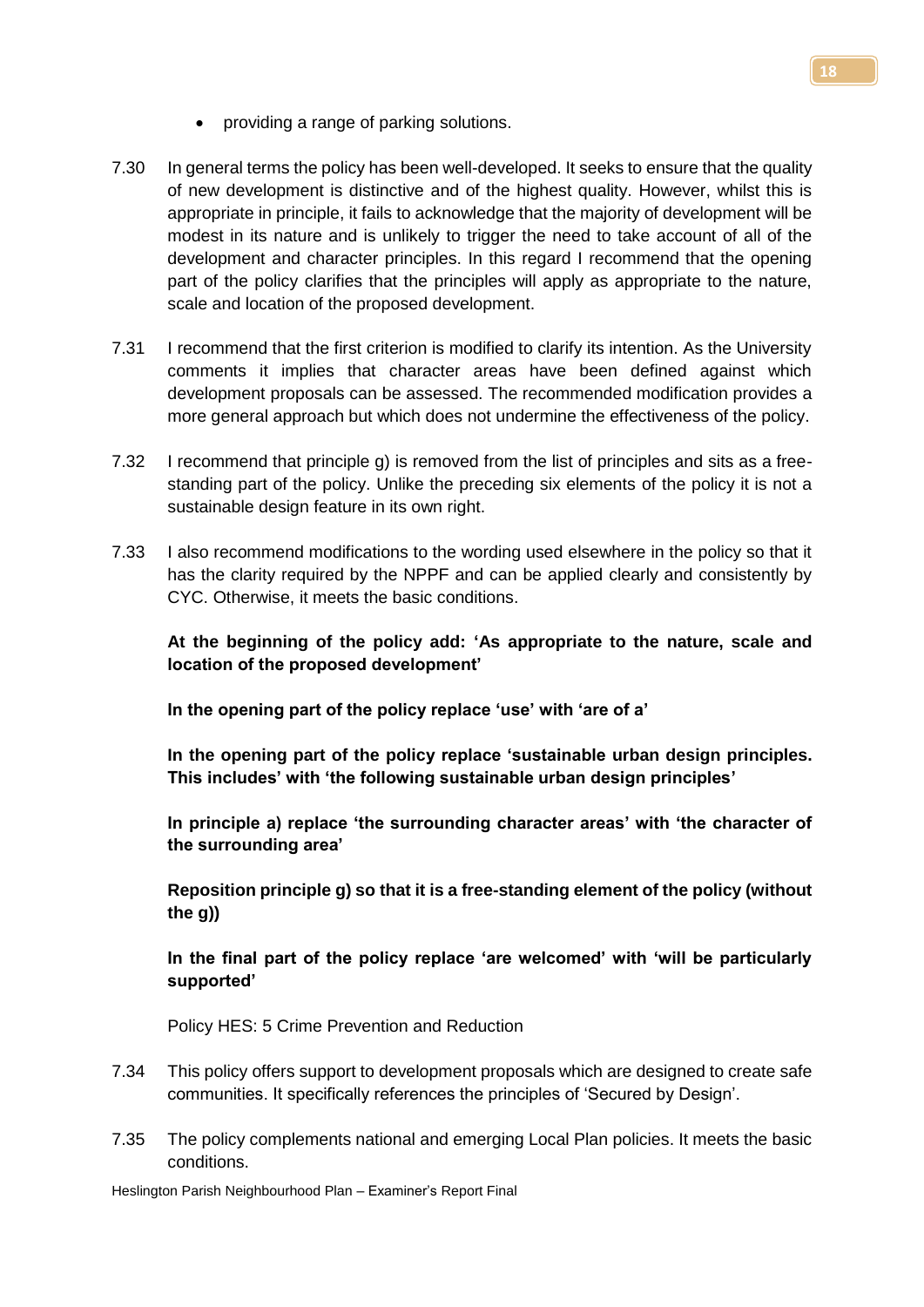Policy HES: 6 Urban Character

- 7.36 This is an important policy in the wider context of the Plan. It provides detailed guidance to ensure that new design in the built-up part of the neighbourhood area reflects its urban design and character. In this context the policy is helpfully underpinned by the wide-ranging supporting text in Section 10 of the Plan.
- 7.37 The policy produces a series of design principles with which new development should comply. They include:
	- respecting the vernacular form and scale of existing buildings;
	- preserving gardens and open spaces;
	- maintaining historic paths and routes; and
	- specific design and reinstatement issues in the designated conservation area.
- 7.38 In general terms the policy has been well-developed. It seeks to ensure that the quality of new development is distinctive and of the highest quality. However, whilst this is appropriate in principle, it fails to acknowledge that the majority of development will be modest in its nature and is unlikely to trigger the need to take account of all of the development and character principles. In this regard I recommend that the opening part of the policy clarifies that the principles will apply as appropriate to the nature, scale and location of the proposed development.
- 7.39 I also recommend detailed modifications to the wording used in the various criteria so that they have the clarity required by the NPPF. In criterion j) the recommended modification acknowledges that in some case the reinstatement of traditional period features may not need either planning permission or listed building consent.
- 7.40 Otherwise the policy meets the basic conditions. It is an excellent local response to this important national agenda. It should result in sensitive and sustainable new development in the Plan period.

# **At the beginning of the policy add: 'As appropriate to the nature, scale and location of the proposed development'**

- **In a) add at the end 'of existing buildings'**
- **In h) replace 'practical' with 'practicable'**

# **In i) add 'and insofar as planning permission and/or listed building consent is required'**

Policy HES: 7 Conversion of existing buildings

7.41 This policy seeks to ensure that conversions/extensions/adaptations to existing buildings are of a scale and design that are subservient to the original building.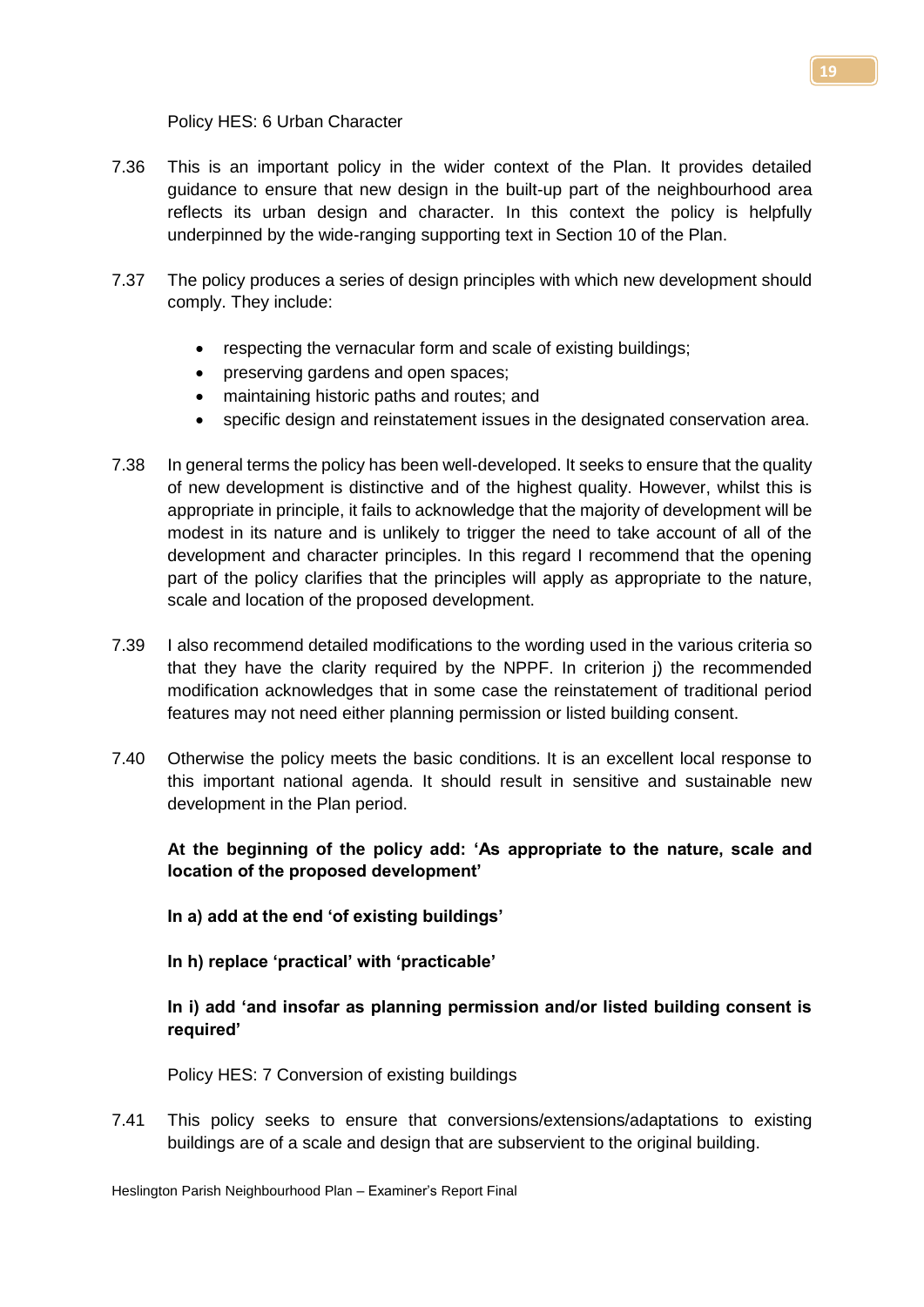- 7.42 The opening part of the policy applies the policy to those parts of the neighbourhood area 'outside strategic development site allocations' and the existing boundaries of the University campuses. Historic England correctly identify that the precise nature and outcome of the Local Plan remains uncertain. In any event the wording of the policy does not directly relate either to its title or to the Interpretation of the policy. In both case the focus is on works to existing buildings.
- 7.43 I recommend modifications to the policy to address these issues. The first clarifies the coverage of the policy. The second removes the geographic references in the policy. In effect a policy for alterations and adaptations for existing buildings should apply across the neighbourhood area. The third clarifies that the policy title and the policy itself will apply to alterations and adaptations to buildings in addition to conversions.

#### **Replace the opening part of the policy with:**

**'Proposals for the conversion, extension or alteration of existing buildings will be supported where they:'**

*In the title replace 'Conversion' with 'The conversion, extension or alteration'*

Policy HES: 8 New housing

- 7.44 This policy comments about new housing proposals in those parts of the neighbourhood area that are unaffected by strategic development proposals or are within the University campuses. It proposes a series of locational, design and amenity considerations.
- 7.45 I sought clarification from the Parish Council on the structure of the policy. Whilst it has six criteria, they are broken into two separate categories. I recommend modifications to the structure of the policy so that it applies all six criteria in an equal fashion as anticipated by the Parish Council in designing the policy. I also recommend that the references to strategic development sites and the University are repositioned into the Interpretation.
- 7.46 I also recommend detailed modifications to the wording used in the policy so that it would have the clarity required by the NPPF.

## **Delete 'Beyond the ……campuses'**

## **In the body of the policy delete 'Development proposals…. if they' In c) add 'where practicable' before 'enhance'**

*At the end of the first paragraph of the Interpretation add: 'Policy HES 8 comments about general development proposals for housing. It does not address the strategic development proposals arising from the emerging City of York Local Plan or development on the various campus sites of the University of York'*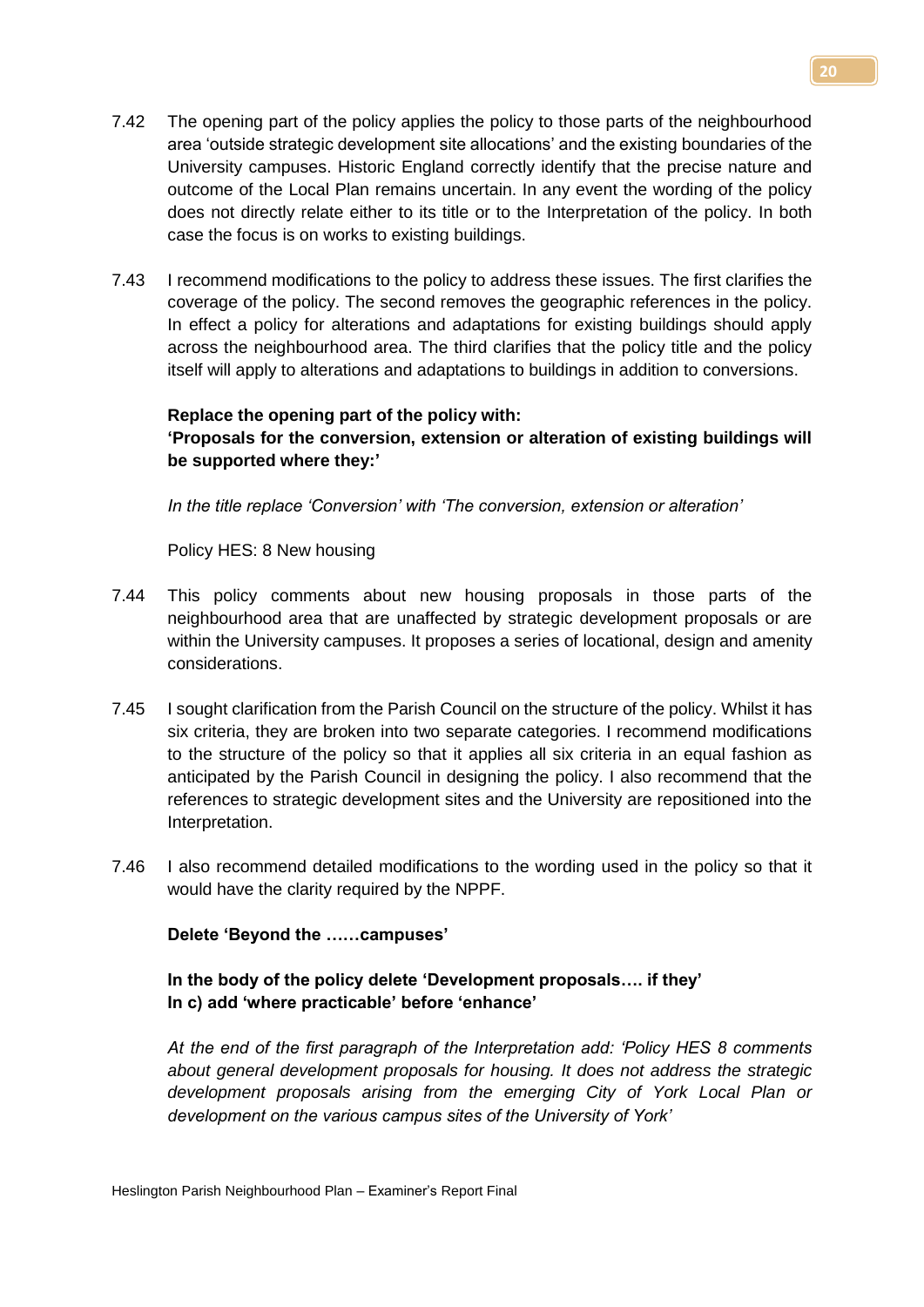Policy HES: 9 Housing Mix and Affordability

- 7.47 This policy comments about housing mix and affordability on strategic developments which may come forward within the neighbourhood area. By definition the delivery of strategic development in the neighbourhood area is dependent on the eventual outcome of the emerging Local Plan.
- 7.48 The second criterion of the policy comments that affordable housing should be provided on site and not provided remotely through financial contributions. CYC comment that such an approach is contrary to the approach for the delivery of affordable housing in its emerging Local Plan (Policy H10).
- 7.49 I sought the Parish Council's comments on this issue in the clarification note. It responded that the submitted policy had not been tested for its potential effect on the viability of development sites. At the same time, it accepted that a similar approach to that in the emerging Local Plan would relate well to the wider objectives of the policy. I recommend accordingly. In the event that the Local Plan policy approach is refined through its examination process the Parish Council will have the opportunity to propose minor modification to the policy approach that would then be incorporated into any 'made' neighbourhood plan.

**In the initial part of the policy replace 'the' with 'any' and after allocations add 'arising from the City of York Local Plan'**

**Replace b) with: 'affordable housing is provided to the most recent standards published by the City of York Council. On sites of 15 homes and above on-site provision of the required level of affordable housing will be expected, unless offsite provision or a financial contribution of equivalent value can be robustly justified'**

*In the second part of the Interpretation replace 'is not supported' with 'will not be supported unless offsite provision or a financial contribution of equivalent value can be robustly justified. This approach overlaps with the approach in the emerging City of York Local Plan'*

Policy HES: 10 Housing in Multiple Occupation

- 7.50 This policy identifies a series of issues with which proposals for a change of use to a house in multiple occupation (HMO) will need to comply. They include:
	- they would not harm the character and appearance of the building concerned;
	- their effects on the amenities of neighbouring residential properties; and
	- they would not create unacceptable highway issues.

Heslington Parish Neighbourhood Plan – Examiner's Report Final 7.51 The policy takes an appropriate approach to this important matter in the neighbourhood area. The various criteria are well-balanced and will provided clarity and consistency both to CYC and potential investors and developers. It provides an appropriate approach that is complementary to the CYC Article 4 Direction on HMOs.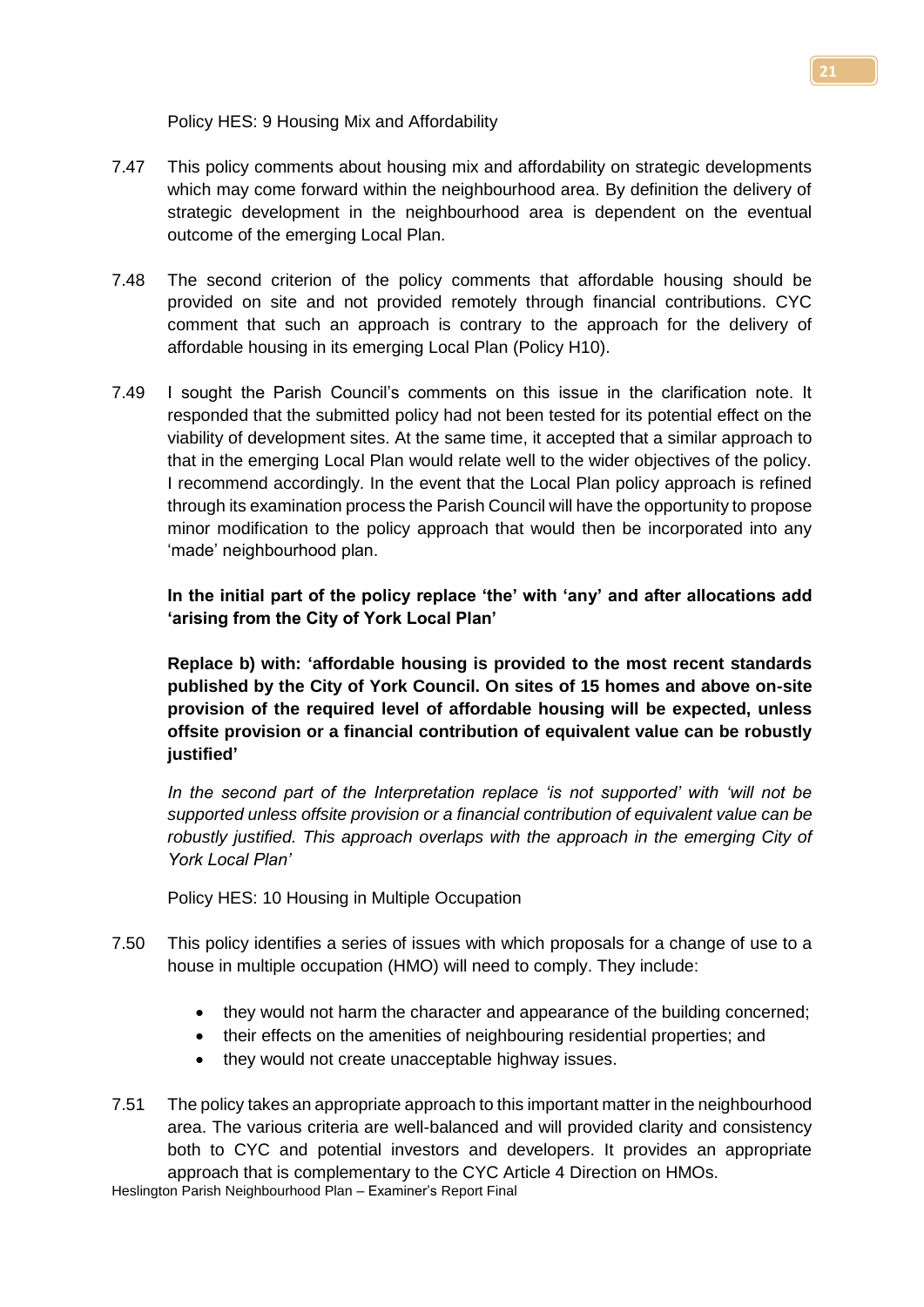- 7.52 The final paragraph of the policy 'encourages' proposals to change HMOs back to a traditional dwelling house. I recommend that this element of the policy is deleted given that such changes of use would be permitted development. Nevertheless, as a statement of intent I recommend that it is repositioned into the Interpretation.
- 7.53 I also recommend detailed modifications to the wording used in the various criteria so that they have the clarity required by the NPPF.
- 7.54 Finally I recommend modifications to the Interpretation Section to take account of a factual update suggested by CYC.

## **At the beginning of the policy add: 'Proposals for a'**

#### **In a) replace 'not harm' with 'not cause unacceptable harm to'**

**In c) replace 'so as not to harm visual amenity' with 'and would not cause unacceptable harm to the visual amenity of the immediate locality of the property concerned'**

## **Delete the final paragraph of the policy.**

*In the Interpretation replace 'Houses in Multiple Occupation Technical Paper (2011, updated 2014)' with 'Draft Controlling the Concentration of Houses in Multiple Occupation SPD (Approved 2012, Amended July 2014)'.*

## *At the end of the Interpretation add:*

*'Proposals for the conversion of HMOs back to traditional dwelling houses are permitted development and therefore do not need planning permission. However, the Plan would encourage and support such proposals'* 

Policy HES: 11 Housing and community facilities

- 7.55 This policy offers support for community and recreational facilities on any strategic housing sites in the neighbourhood area which may be included in the emerging Local Plan. Its third part requires that any sites which are developed incrementally include a master plan design statement which includes the location of community facilities and otherwise complies with other neighbourhood plan policies.
- 7.56 I am satisfied that the policy takes a general and a non-prescriptive approach. In addition, it does not seek to influence the development of local plan policies or express a preference for any particular site.
- 7.57 I recommend modifications to the title of the policy and its opening element so that they properly reflect its intention. I also recommend detailed modifications to the wording used in the various criteria so that they have the clarity required by the NPPF. Otherwise it meets the basic conditions.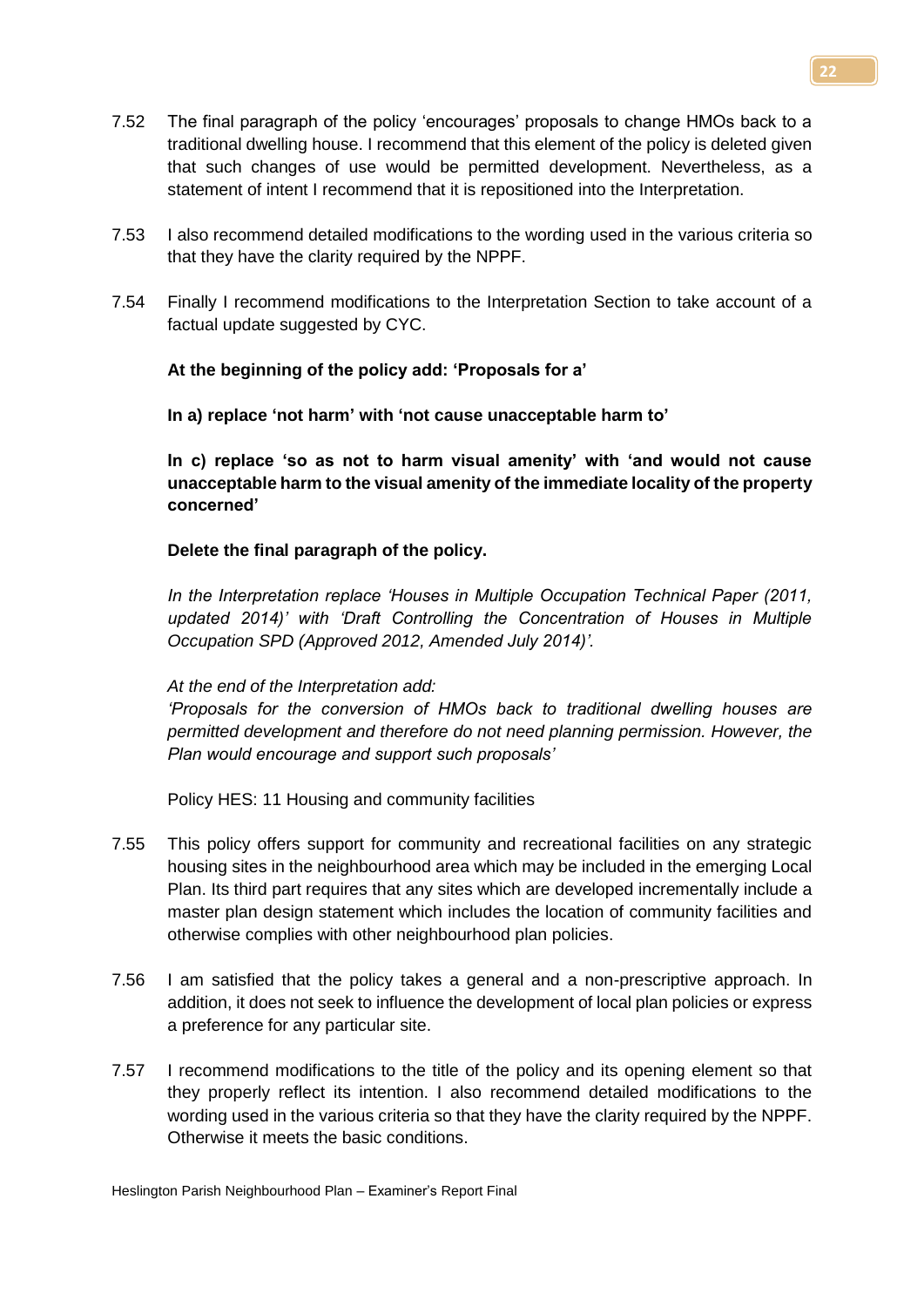**Replace the opening element of the policy with:**

**'The development of any strategic sites in the neighbourhood area allocated in the emerging City of York Local Plan should:'**

**In c) replace 'Submit…. incrementally, which includes' with 'prepare a masterplan design statement in circumstances where strategic sites are developed incrementally and which identifies'**

*Replace the policy title with: 'Community and recreational facilities in strategic housing sites'*

Policy HES: 12 Purpose Built student accommodation

- 7.58 This policy seeks to address the issue of purpose-built student accommodation. Its approach is that such accommodation will only be supported within the existing development boundaries of the University campuses.
- 7.59 The policy has attracted an objection from the University. It comments that the submitted policy is at odds with Policy SS22 of the emerging Local Plan. The University also comments about the inconsistencies between the policy (which applies throughout the neighbourhood area) and the Interpretation (which has a focus on Heslington village).
- 7.60 I sought advice from the Parish Council on how the policy was anticipated to be applied across the neighbourhood area. It commented that it had been designed to apply within the existing University campuses and within the strategic development sites. Whilst this is helpful that approach would be restrictive and may prevent otherwise acceptable development proposals from coming forward. In this context the Plan provides no compelling evidence about the extent to which such development would be unacceptable. In any event that approach would not align with the approach in Policy SS22 of the emerging Local Plan. This comments about future expansion of the University. Whilst that policy supports the development of new student accommodation as part of that wider package it does not prevent purpose-built student accommodation proposals elsewhere. Similarly, Policy HES12 is not supported by any detailed evidence about the impacts of student accommodation within the wider parish and the ability or otherwise of the University to accommodate all its accommodation needs on land within its direct control.
- 7.61 I have considered all the information available to me very carefully. In all the circumstances I recommend that the Policy and the Interpretation are deleted.

## **Delete the policy**

*Delete the Interpretation*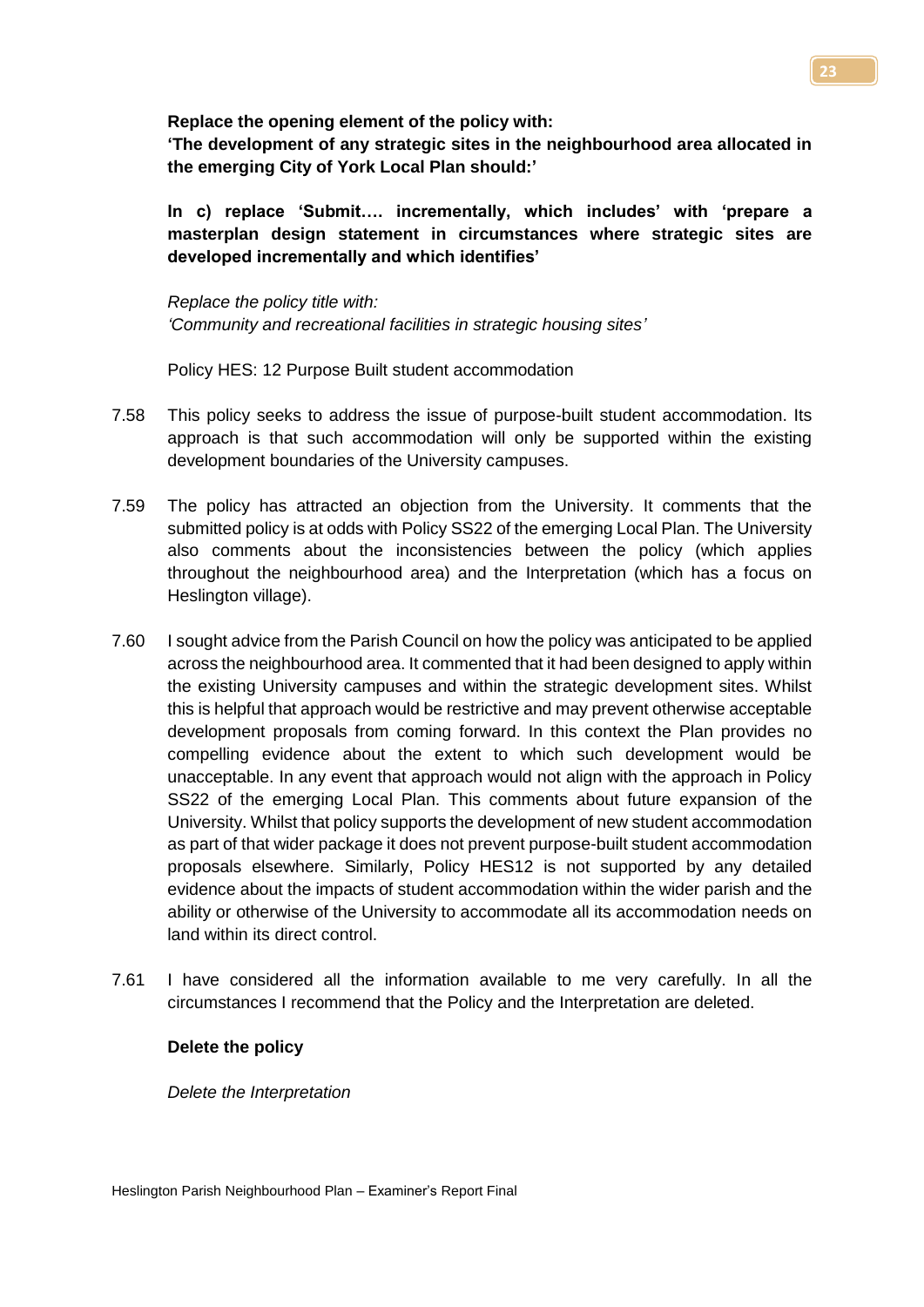Policy HES: 13 Local Green Spaces

- 7.62 This policy proposes the designation of a package of local green spaces (LGSs). The supporting text in Section 12 makes appropriate references to paragraphs 99-101 of the NPPF and the national context to the designation of LGSs.
- 7.63 The policy approach is underpinned by Appendix 1 of the Plan (the LGS Evidence base). It provides a detailed assessment of each of the proposed LGS against the various criteria included in the NPPF. Both the process followed and the resulting document are exemplary.
- 7.64 The Appendix helpfully comments about the potential overlap between proposed LGSs and the existing and the proposed extent of the York Green Belt. I am satisfied that a proportionate approach has been taken on this matter. In particular it has taken account of the current stage at which the Local Plan has reached in its examination process. In this context I am satisfied that the proposed LGS at Pond Field (LGS12) is appropriate.
- 7.65 I am satisfied that in general terms the proposed LGS have been carefully chosen. They are distinctive to the neighbourhood area and reflect its character. In its response to the clarification note the Parish Council advised that proposed LGS 7 - Heslington Hall Gardens (Rear) is now listed by Historic England as a Heritage Category: Park and Garden Grade: II. List Entry Number: 1456517 and that the additional protection of LGS is no longer justified. I therefore recommend the deletion of LGS 7 accordingly.
- 7.66 In general terms I am satisfied that the proposed LGS designations accord with the more general elements of paragraph 99 of the NPPF. Firstly, the package of sites is consistent with the local planning of sustainable development. The Plan has sought to take account of the emerging City of York Local Plan in general and the way in which it addresses strategic housing issues in particular. The package of proposed LGSs are unaffected by alternative development proposals. Secondly, I am satisfied that the LGSs are capable of enduring beyond the end of the Plan period. Indeed, in many cases they are established elements of the local environment and are sensitively managed as green spaces in ways appropriate to their particular uses.
- 7.67 In general terms the policy itself takes the matter of fact approach in the NPPF on LGS designation. Nevertheless, I recommend that its format is modified so that it explicitly designates the various spaces as LGSs. This will result in the clarity required by the NPPF. Otherwise the effect and coverage of the policy is unaffected.
- 7.68 I also recommend the deletion of the second part of the policy which seeks to identify the nature of very special circumstances which may justify certain developments within identified LGSs. Whilst the types of development suggested are modest, they go beyond the matter of fact approach in the NPPF. Plainly it will be the CYC to assess any development proposals which may come forward within LGSs on their merit taking account of all the relevant material considerations. However, in the circumstances I recommend that the criteria are repositioned into the Interpretation section.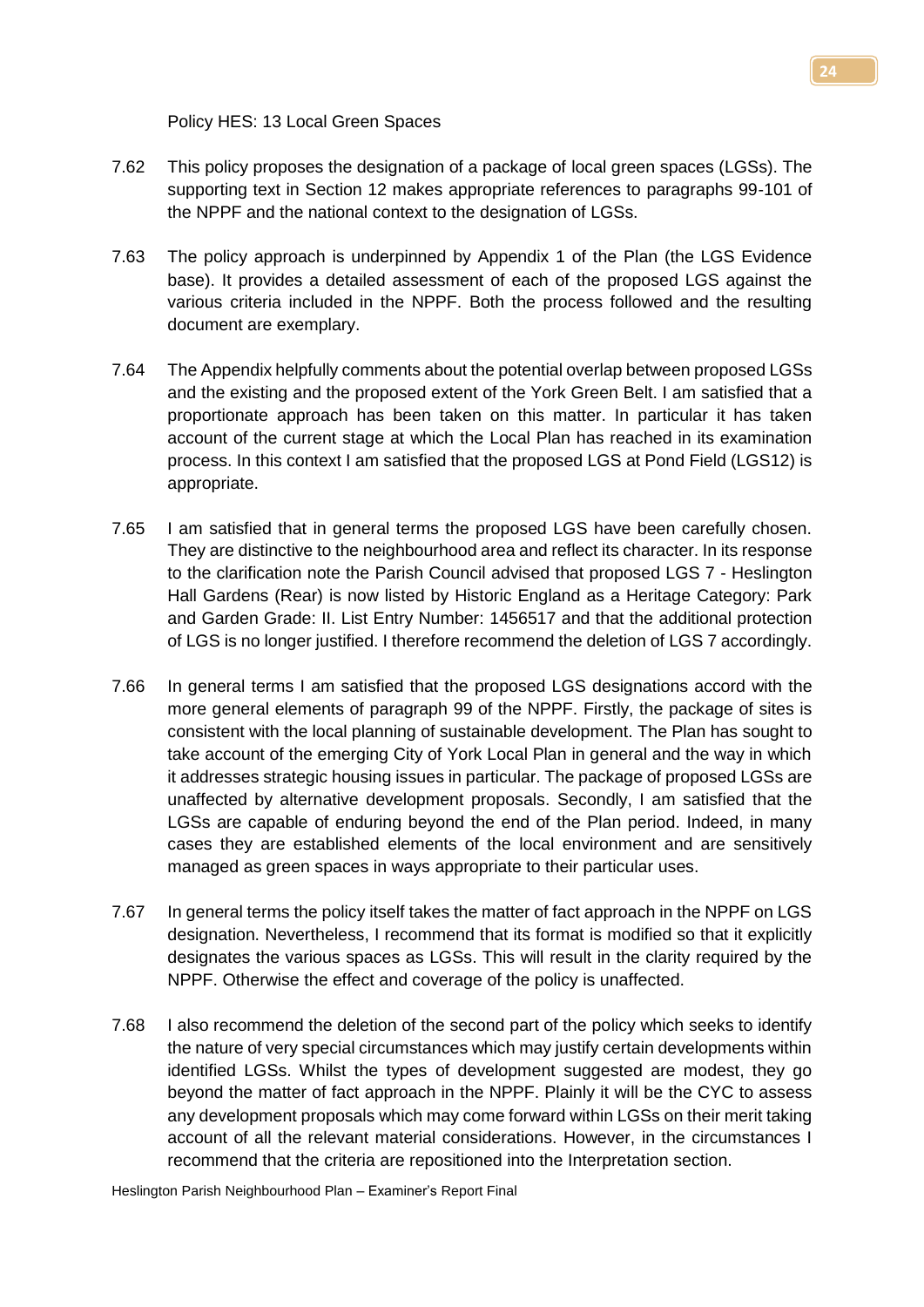**Replace the opening part of the policy with: 'The Plan designates the following green spaces as shown in Figure 4 as Local Green Spaces:' [List LGSs 1-6 and 8-13 numbers and descriptions]**

**After the schedule of sites add:**

**'Development proposals that would affect the designated Local Green Spaces will only be supported in very special circumstances'** 

*In the Interpretation insert the following after the first sentence:*  **'***CYC will assess any development proposals which may come forward within LGSs on their merit taking account of all the relevant material considerations. However small scale, ancillary development proposals on local green spaces may be supported where they meet each of the three following points: List a) to c) from the policy (as submitted)'*

*Thereafter delete the second sentence of the Interpretation section.*

Policy HES: 14 Green Infrastructure

- 7.69 This policy addresses green infrastructure. It is a particularly wide-ranging policy which has both a general application and one which relates specifically to identified 'significant green spaces' as identified in paragraph 13.5 and shown in Figure 6 of the Plan.
- 7.70 The generality of the policy indicates that development will be supported where it avoids significant harm to the environment of the neighbourhood area, including:
	- trees, hedgerows and other ecological features;
	- local wildlife habitats and protected landscapes; and
	- identified significant green spaces.
- 7.71 Other elements of the policy comment about mitigation measures. Opportunities to incorporate improvements for green infrastructure in and around developments will be supported.
- 7.72 I sought the Parish Council's comments on the initial element of the policy which is general in nature and contrasts significantly from the more specific elements. The Parish Council agreed that it could be deleted and repositioned into the supporting text. I recommend accordingly.
- 7.73 The proposed significant green spaces have generally been well-received. However, the University has commented about the Campus East Lake and Grounds (Site 1) and CYC has commented about the Elvington Airfield Grassland (Site 3). The University's comments are primarily based on its views about the dated nature of both Figure 5 (showing details from a reserved matters application from 2008) and Figure 6 (showing the broader location of the proposed significant green spaces). I recommend that this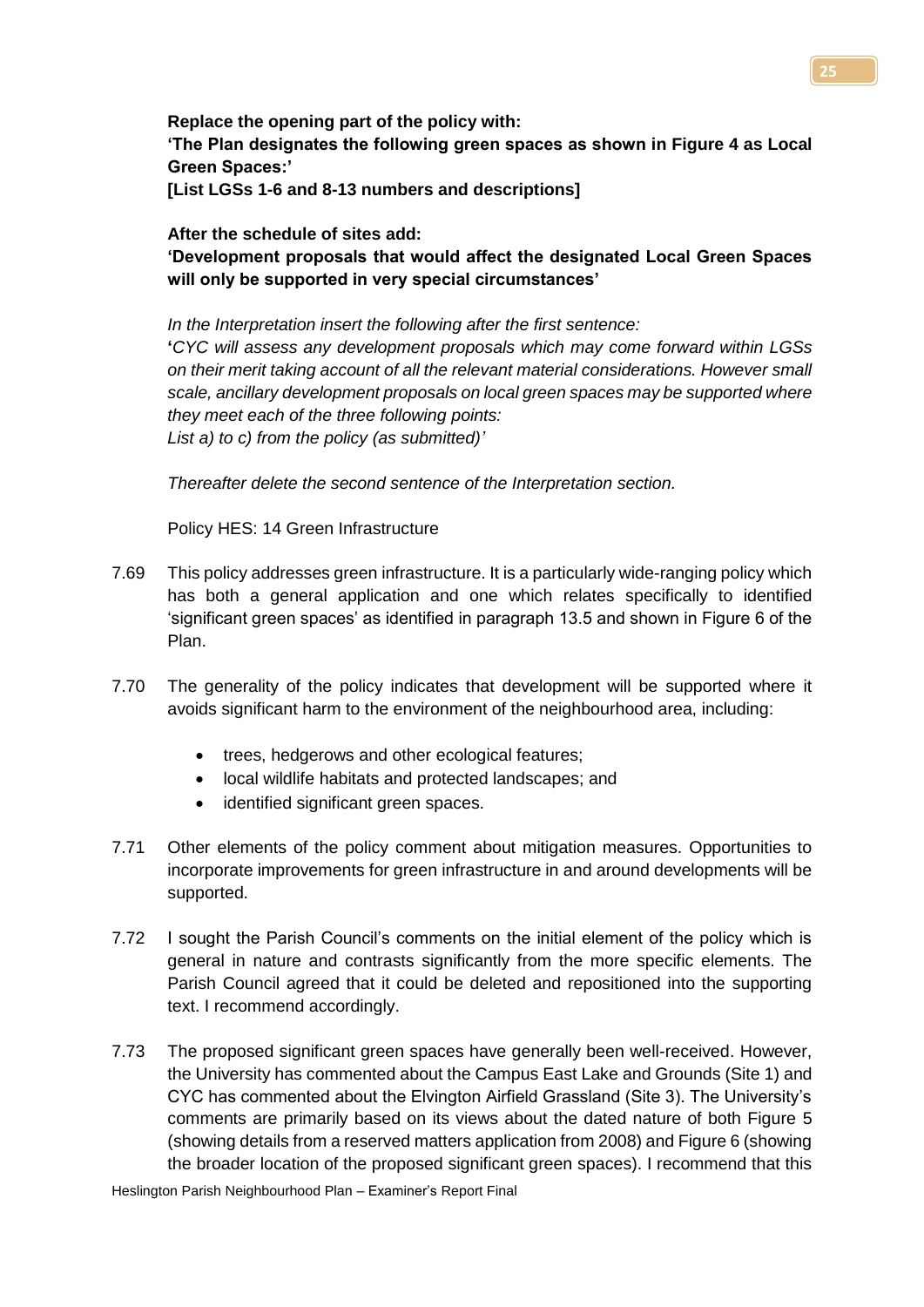issue is resolved by the deletion of Figure 5 and the preceding element of supporting text. I also recommend that a revised figure is included in the Plan showing the extent of Site 1.

- 7.74 The representation from CYC concentrates on the potential inconsistency between the identification of the Elvington Airfield Grasslands as a significant green space and the proposed allocation of a strategic housing allocation in the same general location in the emerging Local Plan. In its response to the clarification note the Parish Council proposes a reduced extent of the Grasslands as a significant green space in the event that the strategic allocation is included in the adopted Local Plan.
- 7.75 I have considered this matter very carefully. In all the circumstances I recommend that the whole of the Elvington Airfield Grasslands is not included as a significant green space. By definition the identification of strategic sites in the emerging Local Plan is a strategic matter which will find its own level in the examination of that Plan. In this context it would be inappropriate for a neighbourhood plan to seek to influence or shape this matter. In the event that the adopted Local Plan includes the proposed strategic housing location (ST15) in the general vicinity of the Elvington Airfield any review of a 'made' neighbourhood plan could consider the identification of a significant green space at the western end of the wider site based on appropriate evidence.
- 7.76 I recommend modifications to the policy itself. They fall into three areas:
	- detailed modifications to the wording used so that it would have the clarity required by the NPPF;
	- modifications to ensure that it has regard to national policy (Section 15 of the NPPF); and
	- the deletion of the general criterion a).

**In the opening part of the policy replace 'they can……as a whole, including' with 'they are designed to respect the natural environment of the neighbourhood area and do not cause unacceptable harm to its integrity and longevity. Development proposals should take particular account of the following elements of the natural environment: [At this point include b) and c) from the submitted policy].** 

**Replace the second part of the policy with: 'Development proposals will not be supported where significant harm to biodiversity resulting from a development cannot be avoided (through locating on an alternative site with less harmful impacts), adequately mitigated, or, as a last resort, compensated for'**

**Replace the third part of the policy with: 'Development proposals which would bring about improvements to the integrity, the accessibility and the interpretation of green infrastructure will be particularly supported'**

*In the second paragraph of the Interpretation insert after the first sentence: 'Policy HES: 14 applies both generally across the neighbourhood area, and in the specific locations identified in the first part of the policy. Whilst the policy cannot identify every*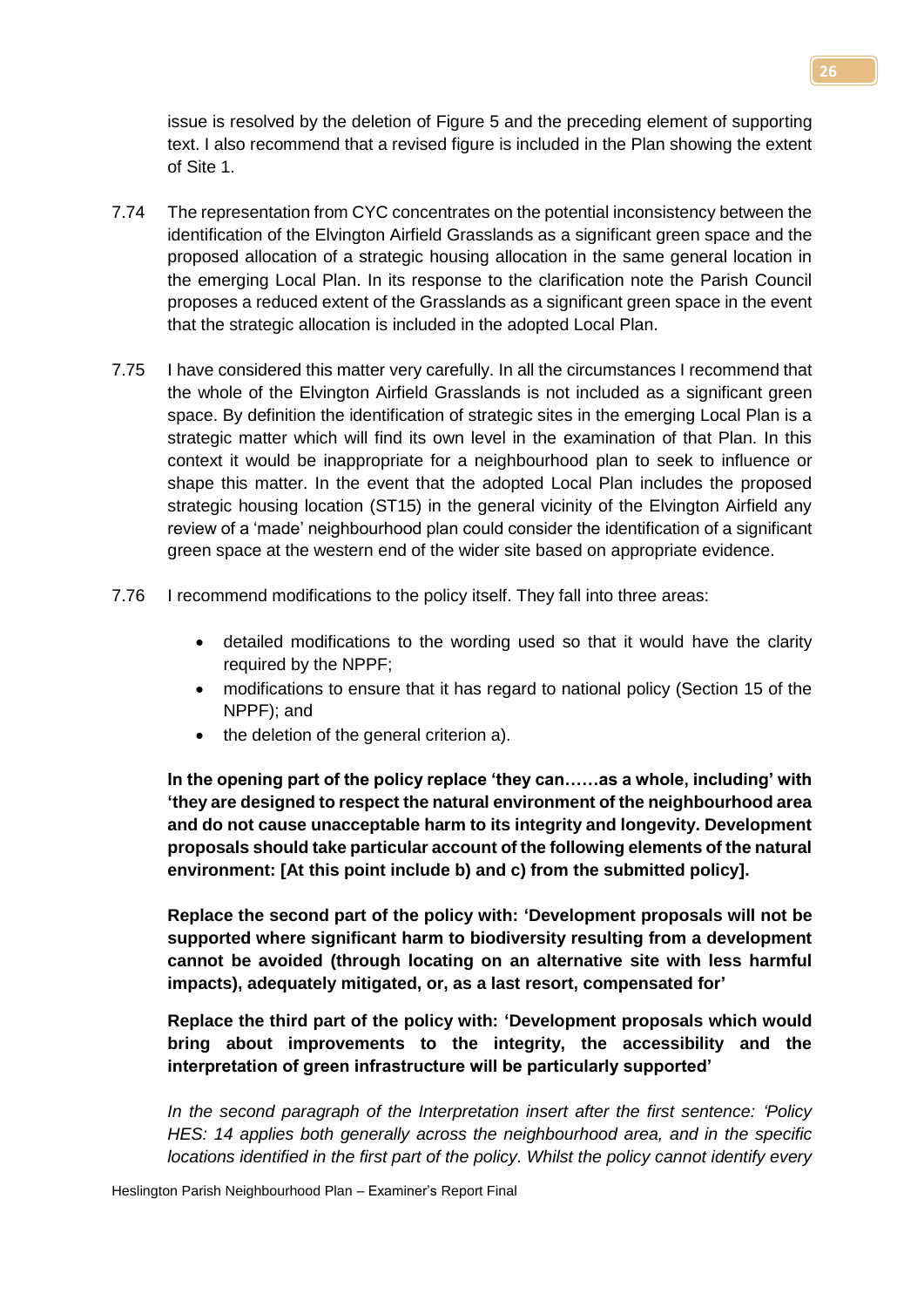*element of green infrastructure in the neighbourhood area it might otherwise include trees, woods, hedges, ditches, grass field margins, flora and fauna'*

*Delete 3 Elvington Airfields Grasslands as a significant green space both from Section 13.5 of the Plan and from Figure 6.*

*Delete the paragraph on page 55 'The University of York…. continuity of grass'*

*Replace Figure 5 with a revised plan showing the extent of proposed significant green space at the Campus East Lake and Grounds (Site 1 in Figure 6).*

Policy HES: 15 Sustainable Transport

- 7.77 This policy comments about sustainable transport provision on strategic development sites which may come forward through the process of the emerging Local Plan. Its approach is to support development proposals on such strategic sites where they incorporate a variety of transport facilities including:
	- public transport facilities;
	- strong pedestrian links to bus stops and community facilities; and
	- the preparation of a transport master plan.
- 7.78 As with Policy HES: 8 its various criteria are arranged in two distinct parts of the policy. The Parish Council responded to the clarification note that not all of the criterion e) to k) would necessarily apply to every strategic development site. In this context it recommended a modified approach to the policy.
- 7.79 I recommend that the policy is redesigned so that it incorporates its principal requirements (a-d) in general terms and that the other criteria are applied insofar as they relate to any particular strategic site. In addition, I recommend detailed modifications to the wording used in the policy so that it has the clarity required by the NPPF and to respond to the suggestions by CYC.

**In the opening part of the policy replace 'the' with 'any'**

**After 'including' add 'as appropriate to the site concerned and the scale and the nature of the proposed development'**

**In c) replace 'to' with 'across'**

**Replace 'Development proposals…. of the following' with 'Development proposals should address any of the following matters insofar as they are relevant to the development of the site concerned'**

**Replace the e) to k) lettering system with bullet points'**

**In the submitted e) insert at the beginning 'the incorporation of'**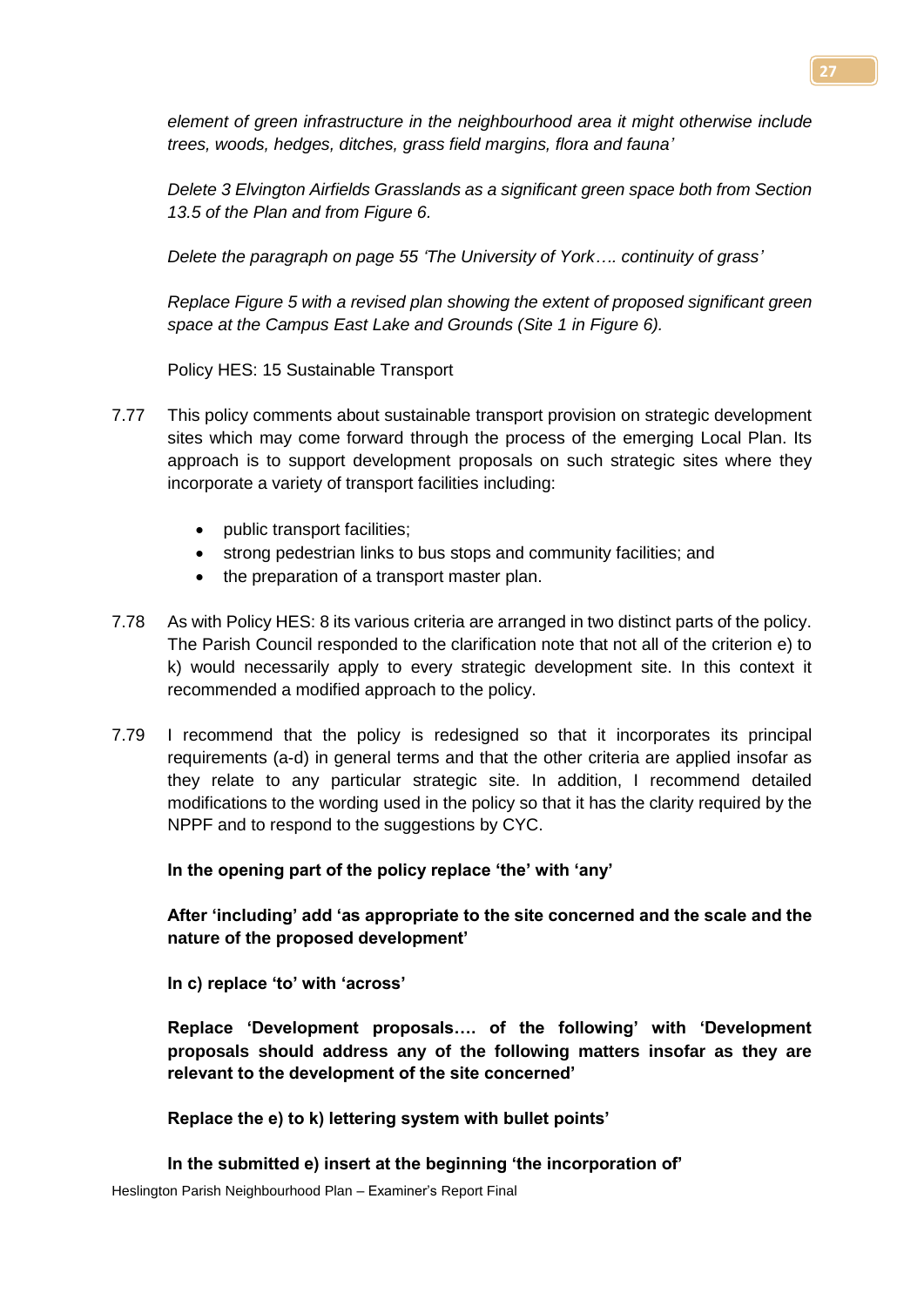# **In the submitted f) insert at the beginning 'the incorporation of measures that would result in'**

## **In the submitted k) insert at the beginning 'the incorporation of'**

Policy HES: 16 Vehicular and Pedestrian Traffic

- 7.80 This policy is very specific in its nature. As the Interpretation comments it seeks to ensure that the strategic allocation site (ST15) in the emerging Local Plan is fully served by a new principal access road to the A64, bypassing the village and the immediate locality.
- 7.81 CYC draws my attention to the potential conflict between the submitted policy and Policy SS13 in its emerging Local Plan. It contends that the York Local Plan Policy SS13 and the key principles in relation to transport which are highlighted in this policy should be tested through the Local Plan Examination process and not through the Neighbourhood Plan process.
- 7.82 I have considered this matter very carefully in general, and given the different approaches being taken by CYC and the Parish Council in particular. The NPPF provides clear guidance on the distinction between strategic policies (paragraphs 20- 23) and non-strategic policies (paragraphs 28-30). In particular it comments in paragraph 29 that:

*'Neighbourhood planning gives communities the power to develop a shared vision for their area. Neighbourhood plans can shape, direct and help to deliver sustainable development, by influencing local planning decisions as part of the statutory development plan. Neighbourhood plans should not promote less development than set out in the strategic policies for the area, or undermine those strategic policies'*

- 7.83 In this context I have concluded that the identification, the design and the transport arrangements associated with the strategic allocation sites in the emerging Local Plan is a strategic matter. In this context it would be inappropriate for an emerging neighbourhood plan to seek to influence this matter. In any event the emerging Local Plan is just that, and as CYC comment, these and other matters remain to be examined. In addition, I am not satisfied that the neighbourhood plan policy has produced any specific evidence to justify its approach. In any event certainty on the potential development of the proposed allocated site will only be available once the Local Plan examination has concluded, any main modifications are published and the Inspectors' report is available.
- 7.84 In these circumstances I recommend that the policy and the Interpretation are deleted. However, to recognise the significance of this matter to the local community I also recommend that a modified version of the policy is repositioned so that it would form an additional Community Action.

## **Delete the policy**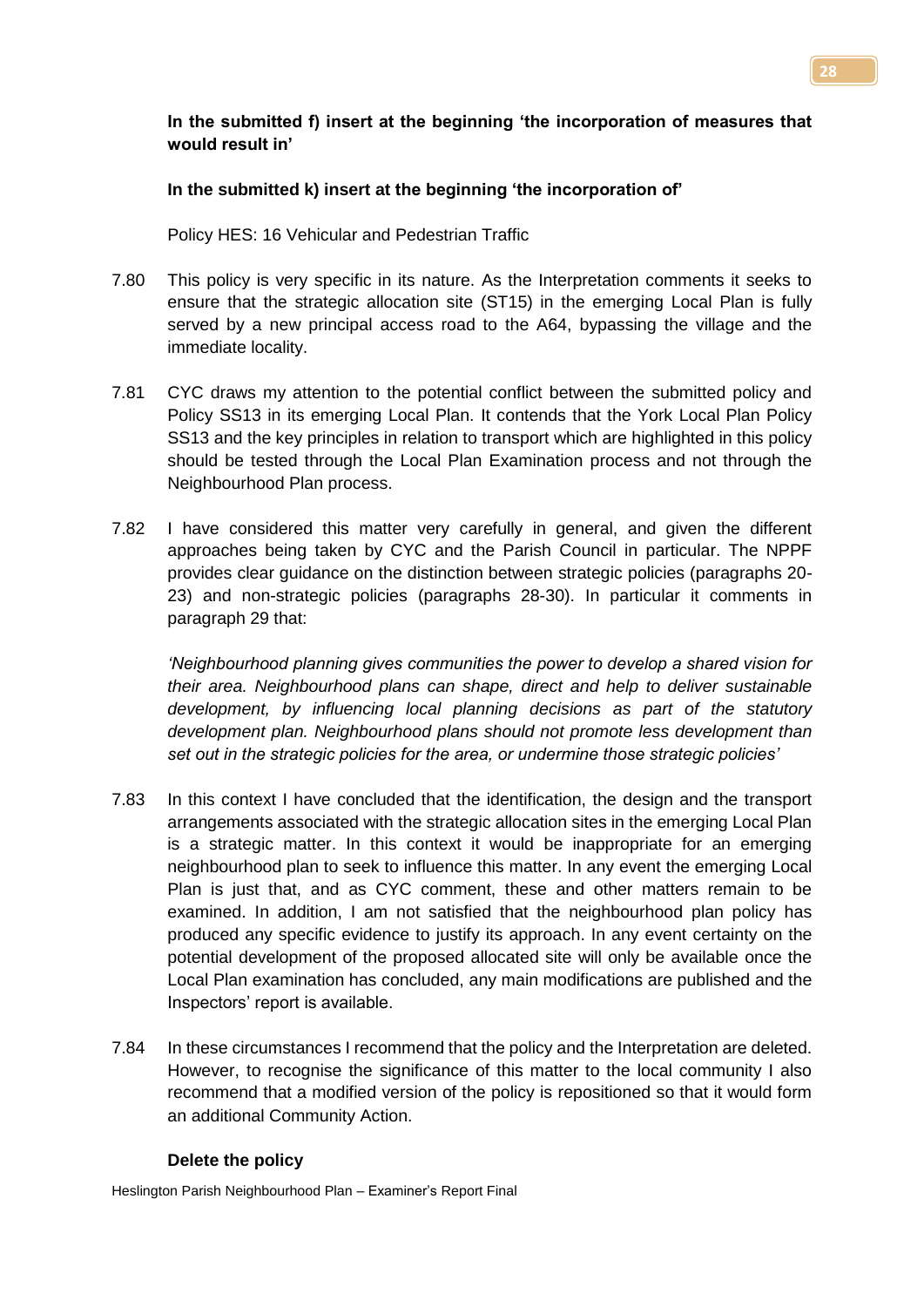#### *Delete the Interpretation*

*Insert an additional Community Action to read:*

*'Within the context set by the emerging Local Plan the Parish Council will work with the City of York Council and the developers concerned to ensure that the development of the strategic housing allocation (ST15) safeguards the character of the local road network in general, and of Low Lane, Ox Close Lane, Common Lane, Long Lane and Langwith Stray in particular'*

Policy HES: 17 Traffic in Heslington Conservation Area

- 7.85 This policy comments about traffic in the conservation area. It has two related parts. The first offers support to development proposals where any increase in traffic would cause no significant harm to the character of the conservation area. The second part comments that highways improvements in the conservation area should preserve or enhance and cause no significant harm to its character.
- 7.86 The origin of the policy is not directly referenced in the Rationale and Evidence in this part of the Plan. The Interpretation comments that 'the policy seeks to protect the conservation area and the amenity of residents without compromising the provision of flexible, sustainable transport solutions'
- 7.87 The policy raises a series of issues about the way in which it could be applied through the development management process. The first part of the policy has a focus on the impact of traffic in the conservation area. Whilst this approach is understandable given the central position of the conservation area in the neighbourhood area and the concentration of retail and commercial businesses within its area, conservation areas are designated for their historic or architectural significance rather than their level of traffic. In addition, the second part of the policy's focus on any associated highway improvements addresses issues which would traditionally be permitted development as they are carried out within the highway.
- 7.88 Whilst I have some sympathy for the issues that the Parish Council is seeking to address in the proposed policy it captures issues which are beyond the direct control of the planning system. In any event, the policy offers no direct evidence about the way in which increased traffic would cause harm to the conservation area and the level of any harm which might otherwise be acceptable. As such I recommend its deletion. However, to recognise the significance of this matter to the local community I also recommend that the second part of the policy is repositioned so that it would form an additional Community Action. In this context it would supplement HES: CA1 (Street Furniture and Lighting in the Conservation Area).

## **Delete the policy**

*Delete the Interpretation*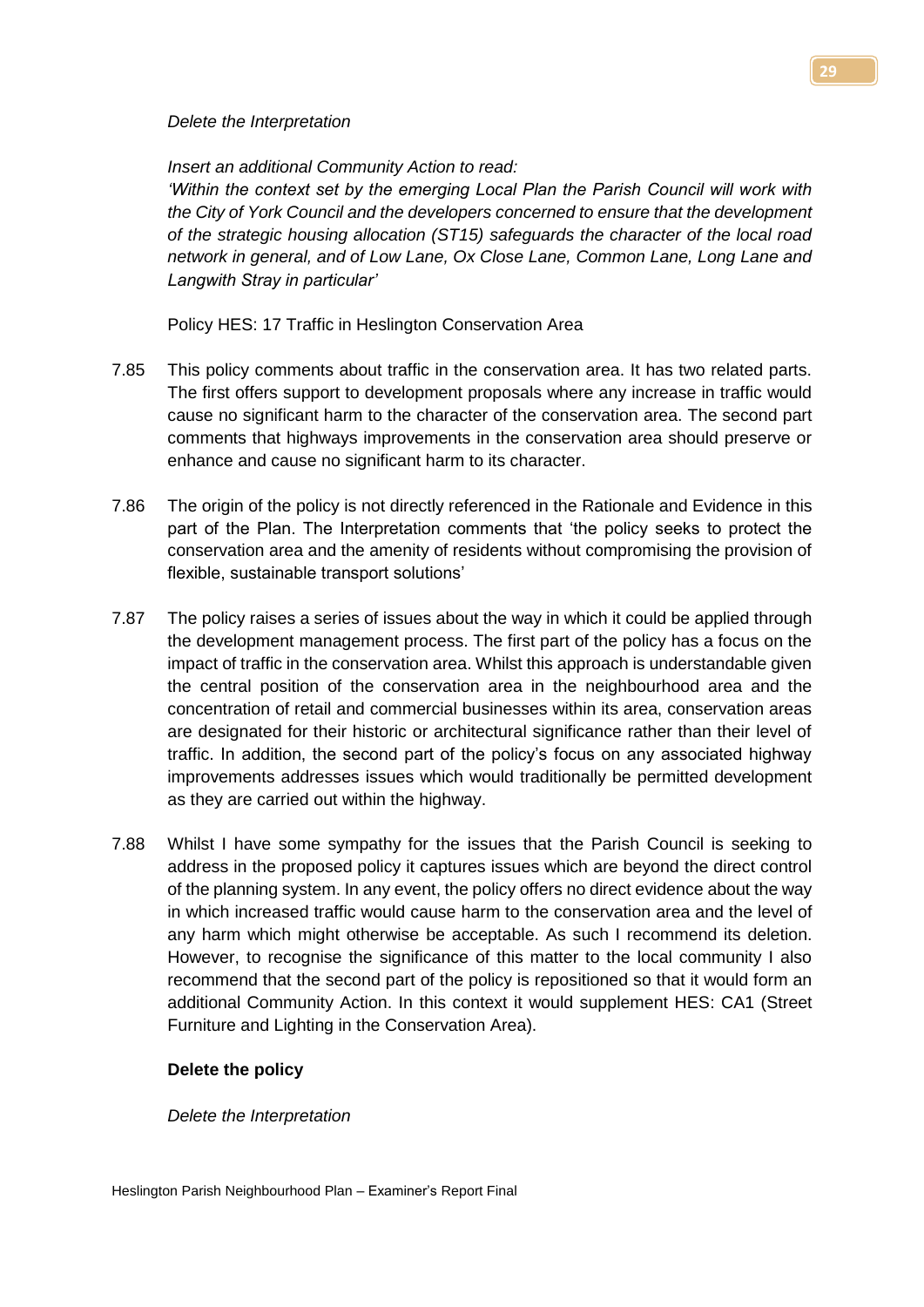*Insert an additional Community Action after HES: CA1 to read:*

*'Any highway improvements within the Heslington Conservation Area (either introduced in their own right or as mitigation associated with other development) are expected to respect the character or appearance of the area and respond to its distinctive features'*

Policy HES: 18 Paths and other Rights of Way

- 7.89 This policy offers support to proposals which preserve or enhance the network of footpaths, bridleways and cycleways in the neighbourhood area. I saw many of such paths during my visit. They contribute significantly to the attractiveness of the neighbourhood area and the way in which its local residents can enjoy their environment and move around within that environment.
- 7.90 It meets the basic conditions.

Policy HES: 19 University of York

- 7.91 This policy comments about development proposals for the various campuses of the University of York. The development of the policy reflects the importance of the University to the environment and to the economy of the neighbourhood area. The Parish Council clarified that the policy was intended to apply to academic and University-related development.
- 7.92 The policy offers support for such development where it safeguards the green open space buffer zones and implements the various good practice development principles in Section 15.4 of the Plan. The principles are as follows:
	- master planning;
	- existing planning conditions:
	- character;
	- historic buildings;
	- permeability and movement;
	- design quality; and
	- design and access statements.
- 7.93 I recommend that the element of the policy on green spaces is addressed in the supporting text. In a policy context such green spaces are already included in Policy HES 14 of this Plan.
- 7.94 In general terms I am satisfied that the good practice development principles are wellconsidered and appropriate for the neighbourhood area. Nevertheless, I recommend the deletion of the 'existing planning conditions' and the 'Design and Access Statement' principles. The former is a matter of fact issue rather than a development principle. Nonetheless I recommend that it is addressed in the supporting text. As the University comment any reserved matters applications which come forward will be considered within the context of the planning history of the site concerned and their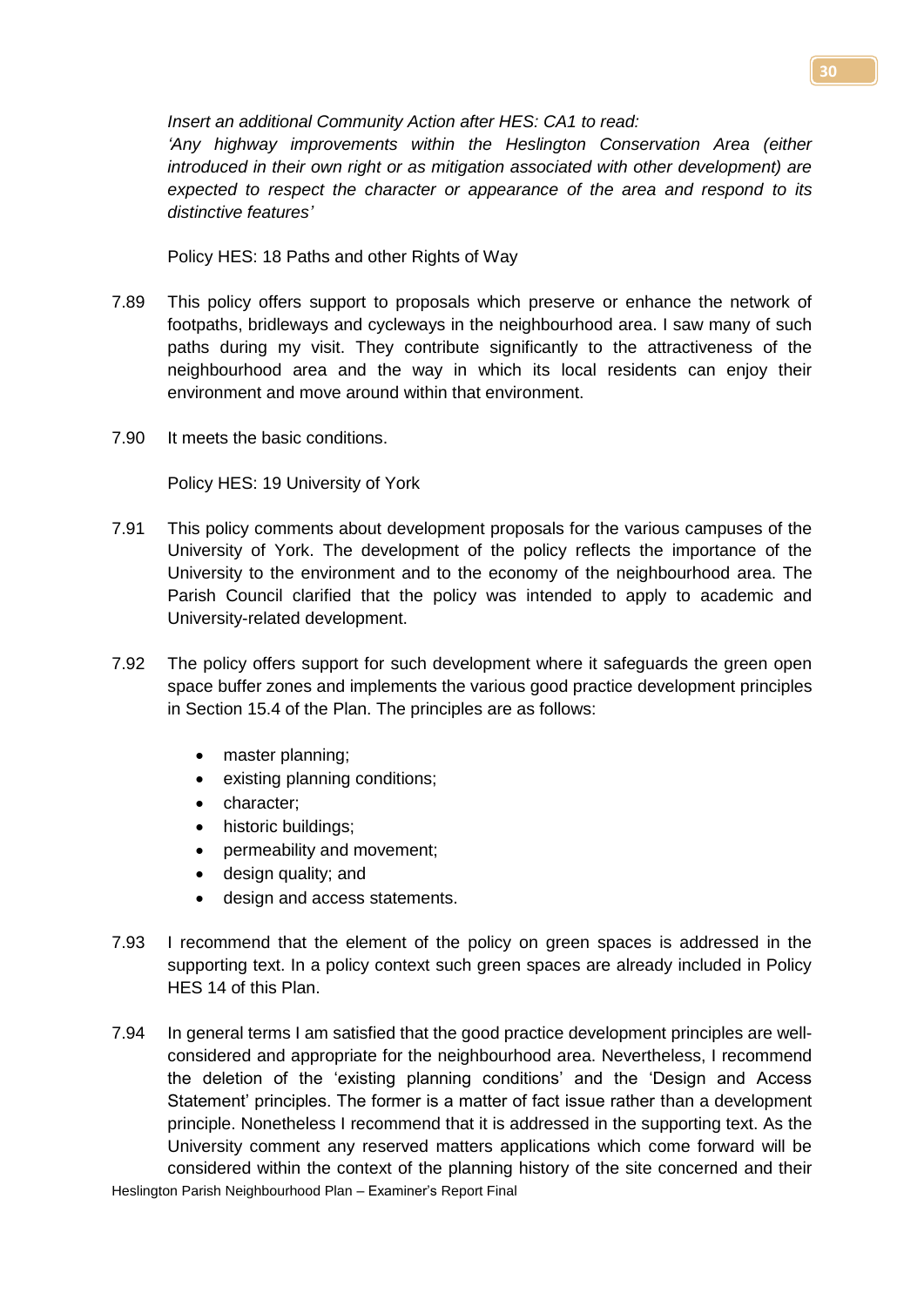compliance or otherwise with existing master plans and development briefs that exist on the various campus sites.

7.95 The latter is a means by which the planning application would be assessed and described against the development principles in this policy.

#### **Replace the policy with:**

**'Proposals for academic and University-related development on the University of York campuses will be supported where they demonstrate, as appropriate to the location, scale and nature of the development concerned, how they respond positively to the development principles in Section 15.4 of this Plan'**

*In Section 15.4 delete 15.4.2 (Existing planning conditions) and 15.4.7 (Design and Access Statements)*

#### *After 15.4.6 Design Quality add:*

*'15.5 Implementation*

*Policy HES: 19 sets out a series of development principles to guide and influence any new development that may come forward on the University campuses. Within this context the policy seeks to consolidate the approach already taken by previous planning permissions and captured in master plan and development brief work. Design and Access Statements should demonstrate the extent to which development proposals address the design principles included in Section 15.4 of the Plan'*

#### Community Actions

7.96 The Plan includes three community actions. In accordance with national guidance they are captured in a separate part of the Plan. They are also shown in a different colour than the land use policies. They are as follows:

| HES: CA1 | Signage, Street Furniture and Lighting in the Conservation Area |
|----------|-----------------------------------------------------------------|
| HES: CA2 | Building and Landscape Character                                |
| HES: CA3 | Elvington Airfield                                              |

- 7.97 I am satisfied that the first two community actions are appropriate and distinctive to the neighbourhood area.
- 7.98 HES:CA3 relates to the proposed strategic development at Elvington Airfield. It requires that a master plan should be in place before any separate planning permissions are granted on the site. This approach may well be incorporated in the event that the site is included as such in the emerging Local Plan. However, this is a matter for that Plan and not for the neighbourhood plan. In any event as submitted the proposed community action reads as a land use policy.
- 7.99 I recommend modifications to remedy the latter point.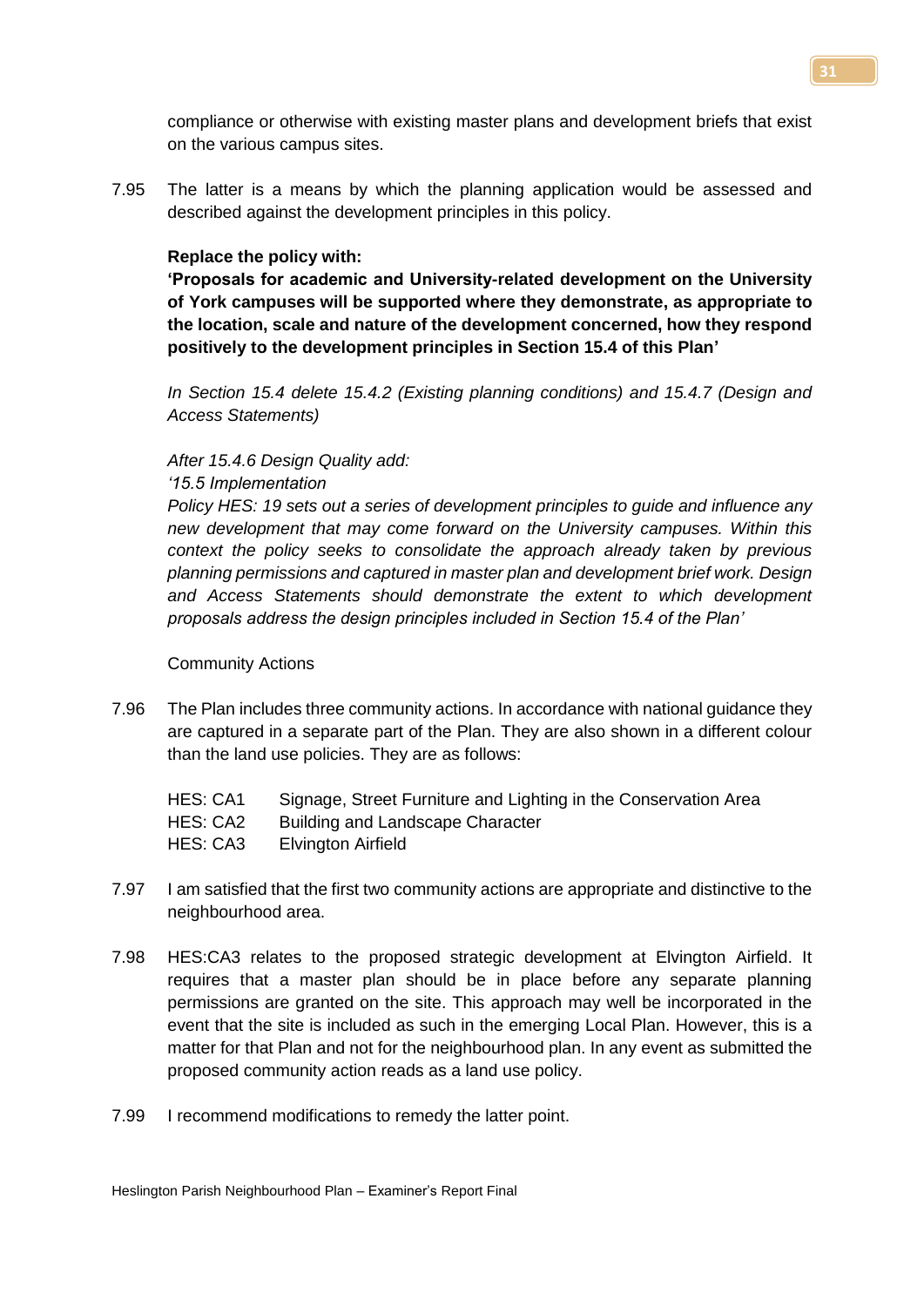*Replace the Community Action to read:*

*'The local community will work with the City of York Council, landowners and any proposed developers to ensure that any development of the former Elvington Airfield comes forward within the context of an agreed master plan'*

Other matters – Green Belt

- 7.100 Section 5 of the Plan provides a comprehensive analysis of the complicated planning policy context in the City. It makes specific reference to the Green Belt. In particular Figure 2 of the Plan indicates the Green Belt boundary insofar as it affects the neighbourhood area (and as extracted from the Fourth Set of Changes Local Plan 2005).
- 7.101 In March 2020 the High Court (Wedgewood v City of York Council EWHC 780 Admin) considered a case which centred about the way in which Green Belt issues should be considered in the City whilst definitive boundaries are being prepared in the emerging Local Plan. The effect of this judgement is that such decisions will take into account the Regional Spatial Strategy general extent of the Green Belt, the draft Local Plan (April 2005), the emerging Local Plan and site-specific features in deciding whether land should be regarded as Green Belt in advance of the adoption of the Local Plan. As the Plan was submitted before this judgement it is important that it takes its findings into account. This approach will also be consistent with the approach which CYC has taken since that time both in relation to development management issues and in decisions on the neighbourhood planning agenda
- 7.102 In this context I recommend that paragraph 5.1.3 is updated and consolidated with replacement text. I also recommend consequential modifications to Figure 2 and the Policies Map.

*Replace paragraph 5.1.3 with:*

*'5.1.3 National Planning policy is clear in its support for the Green Belt, emphasising its essential characteristics of openness and permanence. It also states that inappropriate development (such as the construction of new buildings), which is harmful to the role and function of the Green Belt should not be approved except in very special circumstances.* 

*5.1.4 Despite the fact that the York Green Belt is still, technically, draft Green Belt it has, de facto, been in existence for several decades and has been reaffirmed on numerous occasions in planning refusals and dismissals of planning appeals. It was specifically recognised in the Yorkshire and Humber Regional Spatial Strategy (RSS) adopted in 2008 and although the RSS was substantially revoked by an Order (SI. No. 117 2013) made in early 2013 under the Localism Act 2011, policies which related to the York Green Belt were specifically excluded from the revocation.*

*5.1.5 The Neighbourhood Plan needs to be in general conformity with strategic policies of the Development Plan. In this case, these are the saved policies YH9 and Y1 of the Yorkshire and Humber Regional Spatial Strategy (RSS) (2008) and the RSS Key*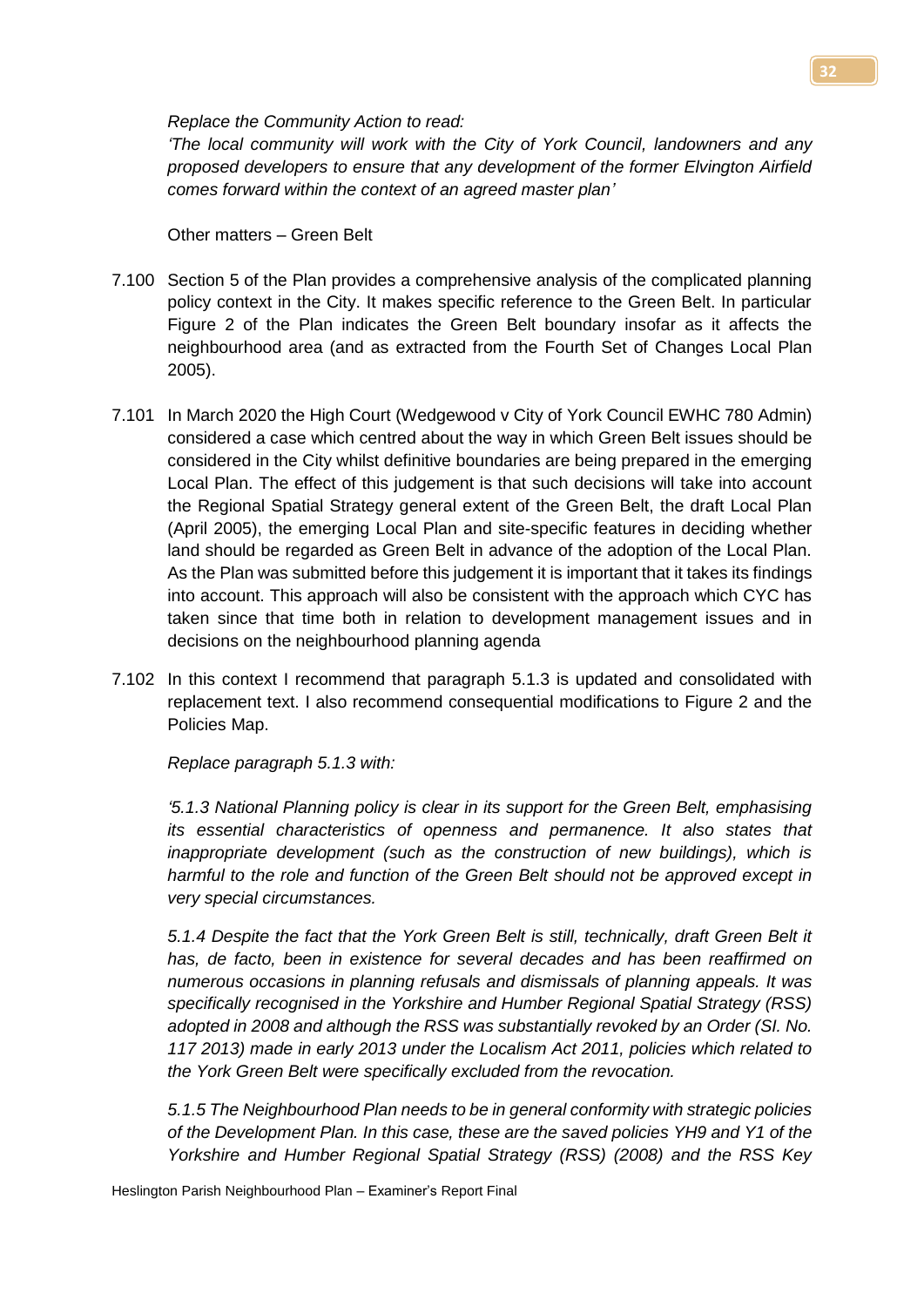*diagram (see Figure 2A). Together the policies and key diagram set the general extent of York's Green belt to approximately 6 miles from York's city centre.*

*5.1.6 Further, whilst not forming part of the Development Plan, the City of York draft Local Plan incorporating the Fourth Set of Changes Development Control Local Plan (April 2005) was approved for development control purposes. This is a material consideration in decision making but does not define York's Green belt boundaries.*

*5.1.7 The National Planning Policy Framework (NPPF) is clear that the identification and modification of Green Belt boundaries are essentially matters for the Local Planning Authority to determine. In this case, that authority is York City Council. Furthermore, these paragraphs identify that these processes should be undertaken as part of the preparation or review of a Local Plan. In this case, this would be through the vehicle of the preparation of the emerging City of York Local Plan, which was submitted for independent examination in May 2018. The proposed Green Belt boundary relevant to the Heslington Neighbourhood Plan is set out on the Local Plan Policies Map South (2018) (Figure 2B). The adopted Local Plan will set the detailed Green belt Boundaries.*

*5.1.8 In advance of the adoption of the Local Plan decisions on whether to treat land as falling within the Green Belt for development management purposes will be taken in accordance with the approach supported in the case of Christopher Wedgewood v City of York Council Group [2020] EWHC 780 (Admin). This means that such decisions will take into account the RSS general extent of the Green Belt, the draft Local Plan (April 2005) (Figure 2C), the emerging Local Plan and site-specific features in deciding whether land should be regarded as Green Belt in advance of the adoption of the Local Plan'*

*Renumber paragraphs 5.1.4 and 5.1.5 of the submitted Plan accordingly*

*Insert a Figure 2A to show the RSS Key Diagram (2008)*

*Insert a Figure 2B to show the City of York Local Plan Publication (Draft) (2018) submitted for examination – Policies Map South Heslington Parish extract*

*Renumber Figure 2 as Figure 2C* 

*On the Policies Map remove the Green Belt shading from the map and the Green Belt part of the key. Insert a note at the end of the Key to read: Green Belt: 'The situation in relation to the Green Belt is set out in paragraphs 5.1.3 to 5.1. 10 of the Plan and illustrated on Figures 2A, 2B and 2C'*

Other matters - General

7.103 This report has recommended a series of modifications both to the policies and to the supporting text in the submitted Plan. Where consequential changes to the text are required directly as a result of my recommended modification to the policy concerned, I have highlighted them in this report. However other changes to the general text may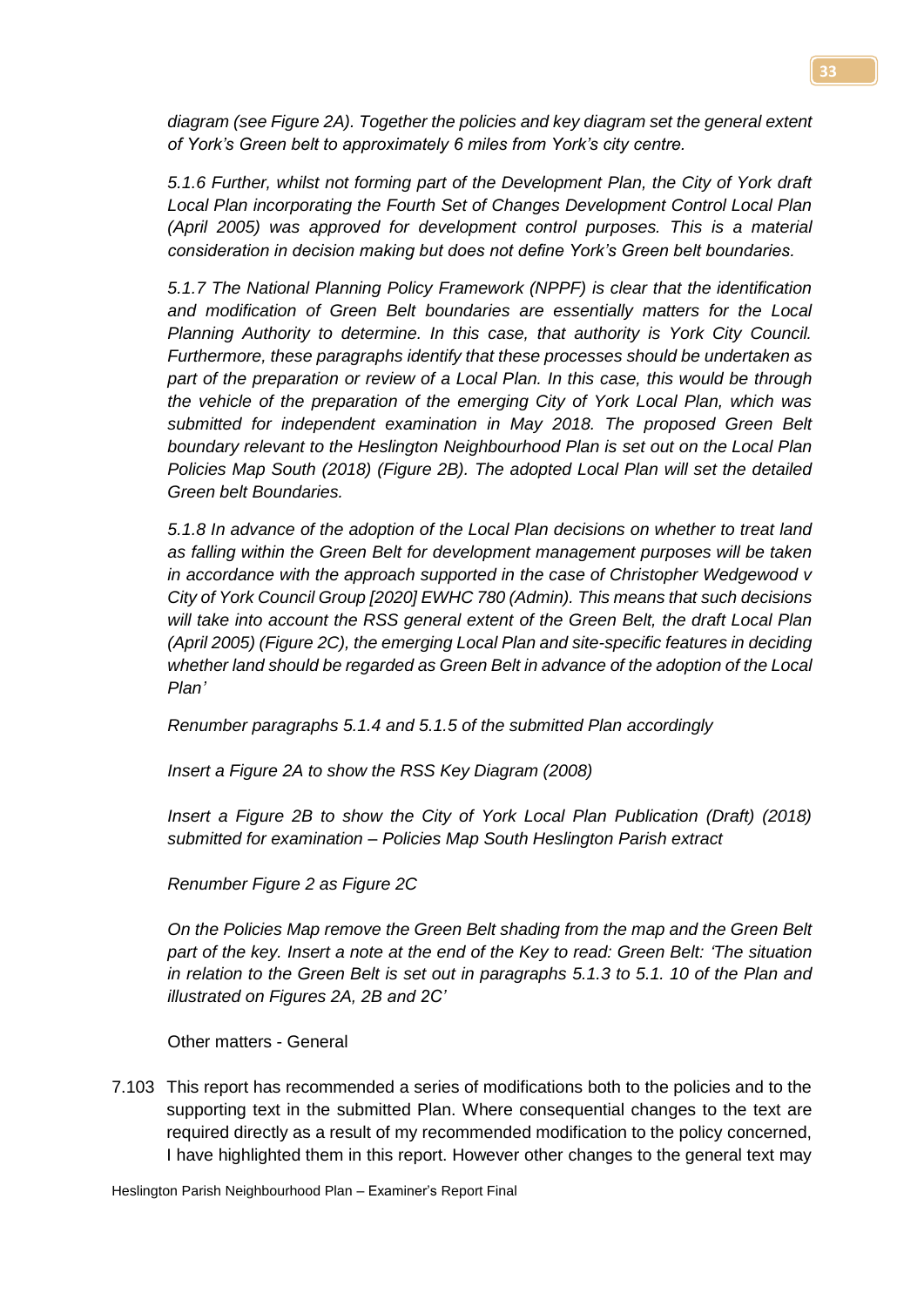be required elsewhere in the Plan as a result of the recommended modifications to the policies. It will be appropriate for CYC and the Parish Council to have the flexibility to make any necessary consequential changes to the general text. I recommend accordingly.

*Modification of general text (where necessary) to achieve consistency with the modified policies.*

7.104 The Plan acknowledges the need to identify the Plan period. However, it does so in a fashion which is slightly unclear. As I read the Plan its intention is to run in parallel with the emerging Local Plan (as indicated in paragraph 1.1.2 of the submitted Plan). However, in other places it refers to a 20-year period or to a date of the emerging Green Belt boundaries. For clarity I recommend that the Plan period should relate to that of the emerging Local Plan (2017-2033). In this context I recommend modifications to the front cover of the Plan and to paragraph 1.1.2.

*On the front page of the Plan add '2017 to 2033' after Plan*

*In paragraph 1.1.2 replace 'covers a 20-year period' with 'period is 2017-2033'*